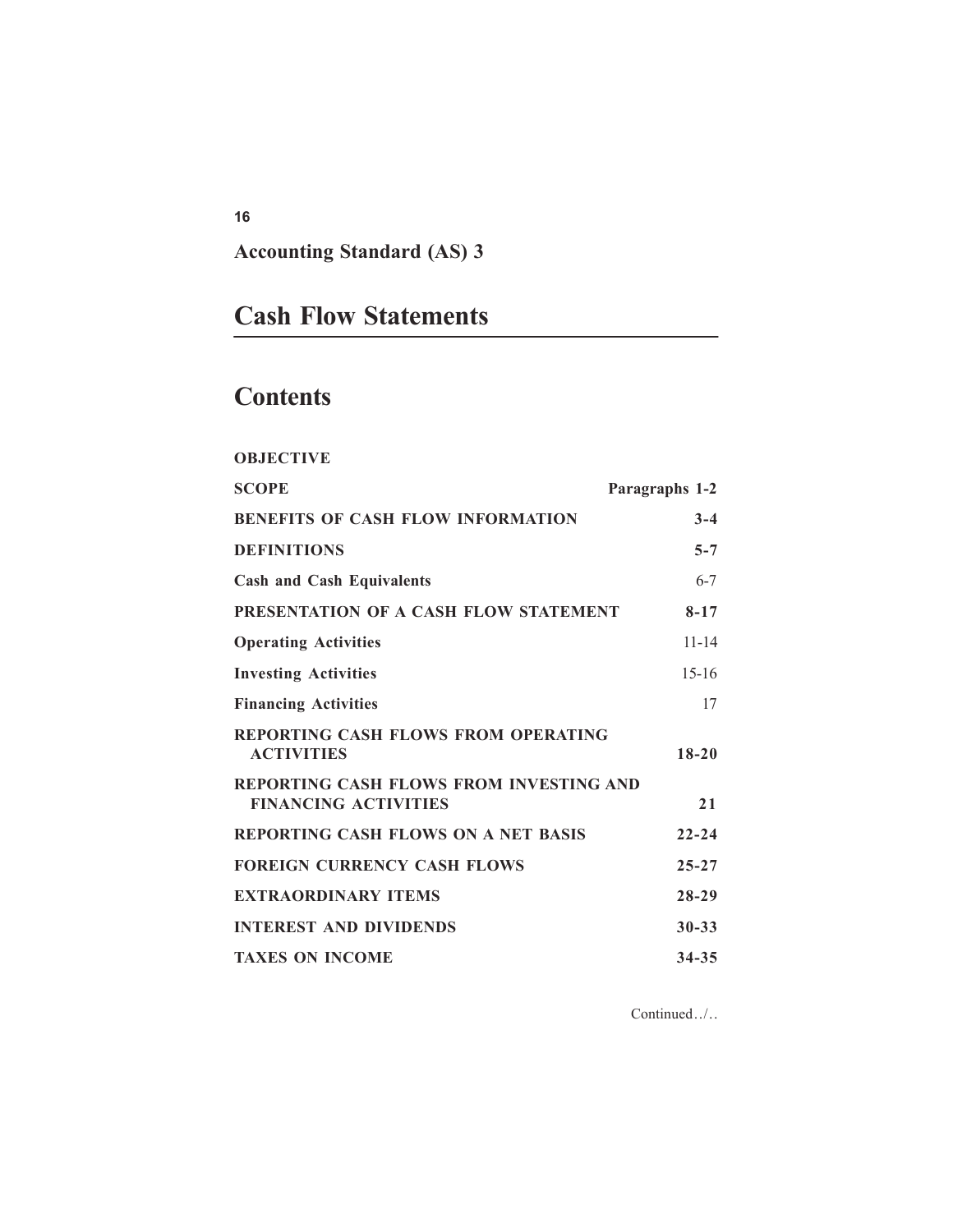| <b>INVESTMENTS IN SUBSIDIARIES, ASSOCIATES AND</b><br><b>JOINT VENTURES</b>   | 36        |
|-------------------------------------------------------------------------------|-----------|
| <b>ACQUISITIONS AND DISPOSALS OF SUBSIDIARIES</b><br>AND OTHER BUSINESS UNITS | 37-39     |
| <b>NON-CASH TRANSACTIONS</b>                                                  | $40 - 41$ |
| <b>COMPONENTS OF CASH AND CASH EQUIVALENTS</b>                                | 42-44     |
| <b>OTHER DISCLOSURES</b>                                                      | 45-48     |
| <b>ILLUSTRATIONS</b>                                                          |           |

**17**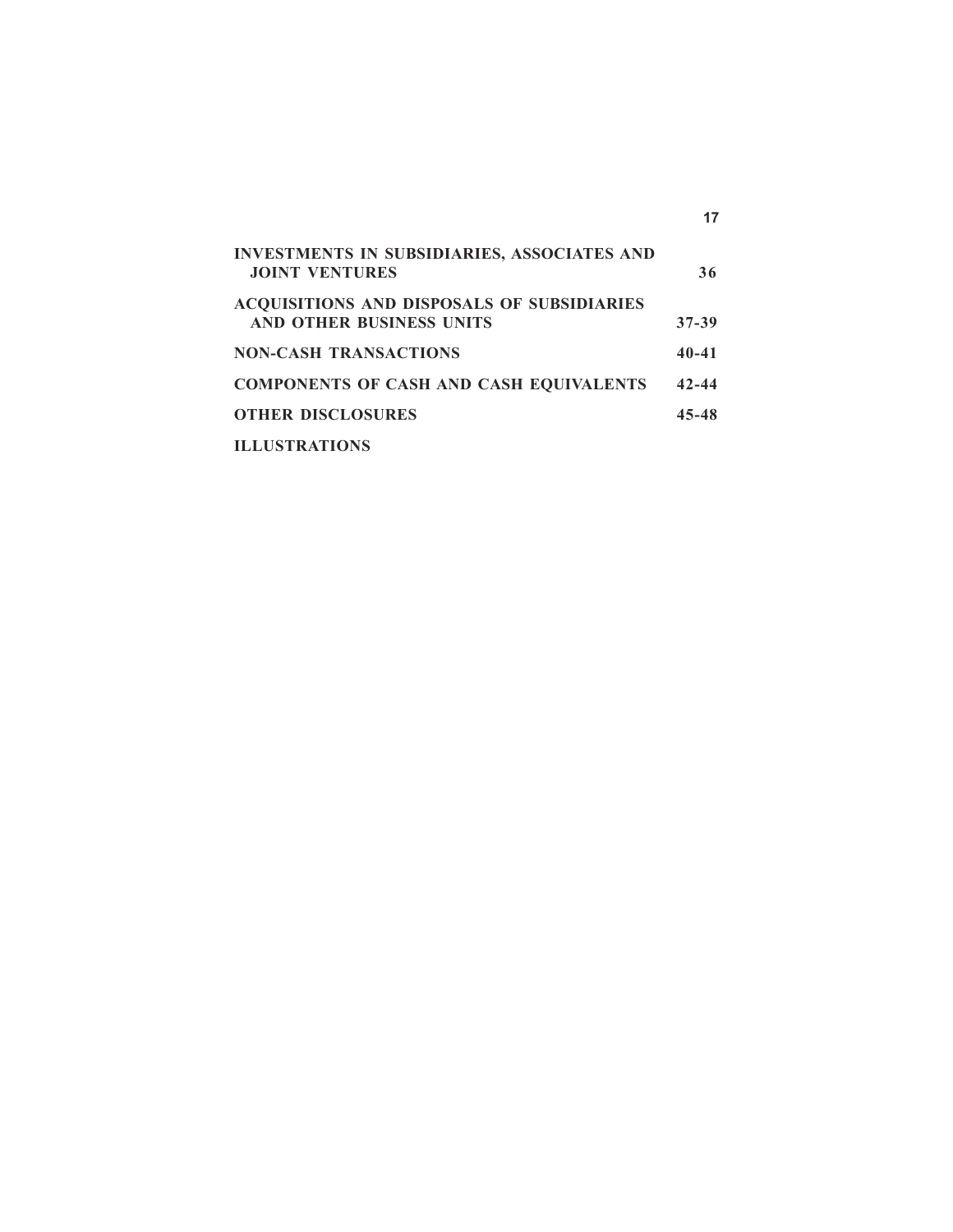## **Accounting Standard (AS) 3**

## **Cash Flow Statements**

*(This Accounting Standard includes paragraphs set in bold italic type and plain type, which have equal authority. Paragraphs in bold italic type indicate the main principles. This Accounting Standard should be read in the context of its objective and the General Instructions contained in part A of the Annexure to the Notification.)*

This Accounting Standard is not mandatory for Small and Medium Sized Companies, as defined in the Notification. Such companies are however encouraged to comply with the Standard.

## **Objective**

Information about the cash flows of an enterprise is useful in providing users of financial statements with a basis to assess the ability of the enterprise to generate cash and cash equivalents and the needs of the enterprise to utilise those cash flows. The economic decisions that are taken by users require an evaluation of the ability of an enterprise to generate cash and cash equivalents and the timing and certainty of their generation.

The Standard deals with the provision of information about the historical changes in cash and cash equivalents of an enterprise by means of a cash flow statement which classifies cash flows during the period from operating, investing and financing activities.

### **Scope**

#### *1. An enterprise should prepare a cash flow statement and should present it for each period for which financial statements are presented.*

2. Users of an enterprise's financial statements are interested in how the enterprise generates and uses cash and cash equivalents. This is the case regardless of the nature of the enterprise's activities and irrespective of whether cash can be viewed as the product of the enterprise, as may be the case with a financial enterprise. Enterprises need cash for essentially the same reasons, however different their principal revenue-producing activities might be. They need cash to conduct their operations, to pay their obligations, and to provide returns to their investors.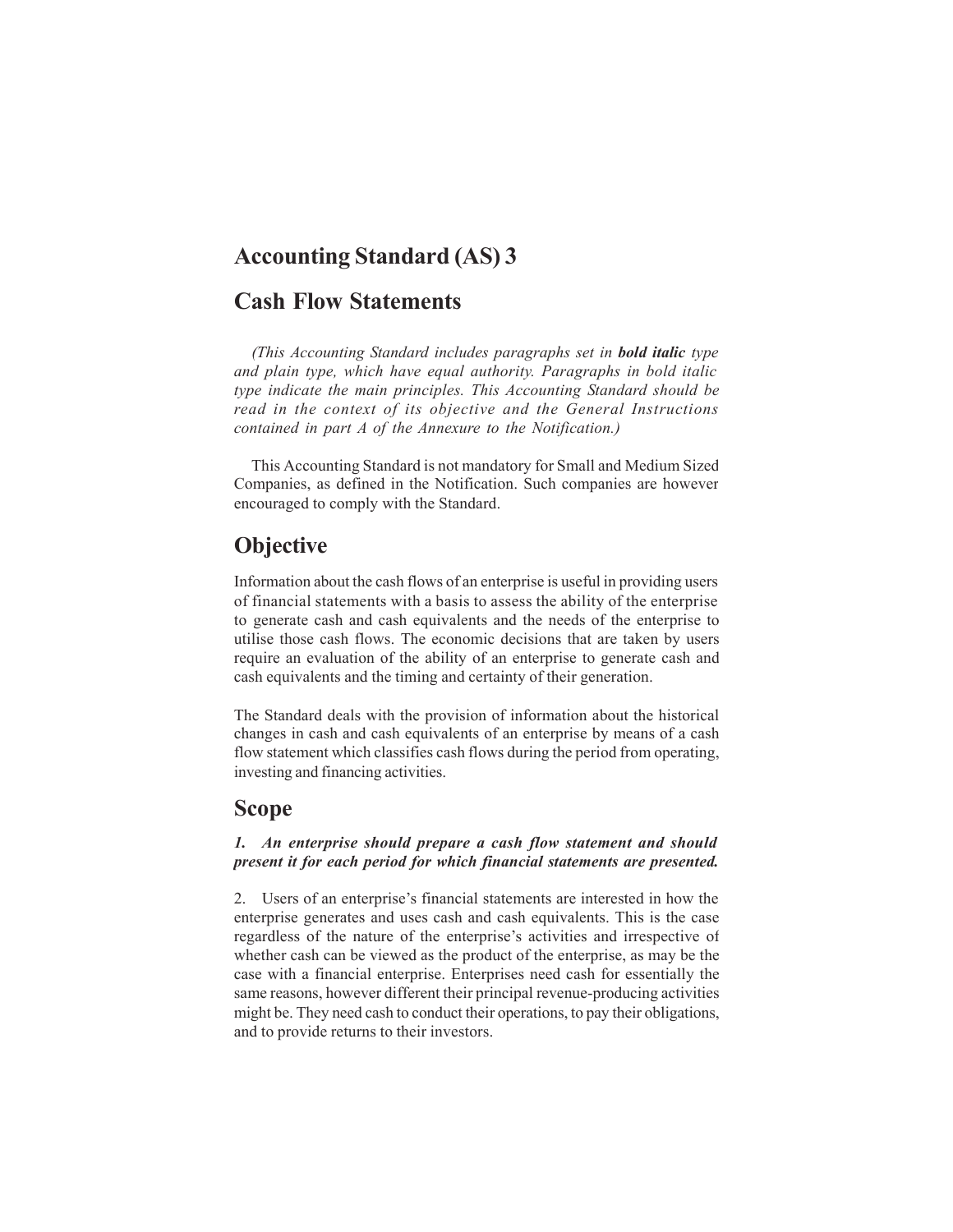## **Benefits of Cash Flow Information**

3. A cash flow statement, when used in conjunction with the other financial statements, provides information that enables users to evaluate the changes in net assets of an enterprise, its financial structure (including its liquidity and solvency) and its ability to affect the amounts and timing of cash flows in order to adapt to changing circumstances and opportunities. Cash flow information is useful in assessing the ability of the enterprise to generate cash and cash equivalents and enables users to develop models to assess and compare the present value of the future cash flows of different enterprises. It also enhances the comparability of the reporting of operating performance by different enterprises because it eliminates the effects of using different accounting treatments for the same transactions and events.

4. Historical cash flow information is often used as an indicator of the amount, timing and certainty of future cash flows. It is also useful in checking the accuracy of past assessments of future cash flows and in examining the relationship between profitability and net cash flow and the impact of changing prices.

### **Definitions**

*5. The following terms are used in this Standard with the meanings specified:*

- *5.1 Cash comprises cash on hand and demand deposits with banks.*
- *5.2 Cash equivalents are short term, highly liquid investments that are readily convertible into known amounts of cash and which are subject to an insignificant risk of changes in value.*
- *5.3 Cash flows are inflows and outflows of cash and cash equivalents.*
- *5.4 Operating activities are the principal revenue-producing activities of the enterprise and other activities that are not investing or financing activities.*
- *5.5 Investing activities are the acquisition and disposal of long-term assets and other investments not included in cash equivalents.*
- *5.6 Financing activities are activities that result in changes in the size and composition of the owners' capital (including preference share capital in the case of a company) and borrowings of the enterprise.*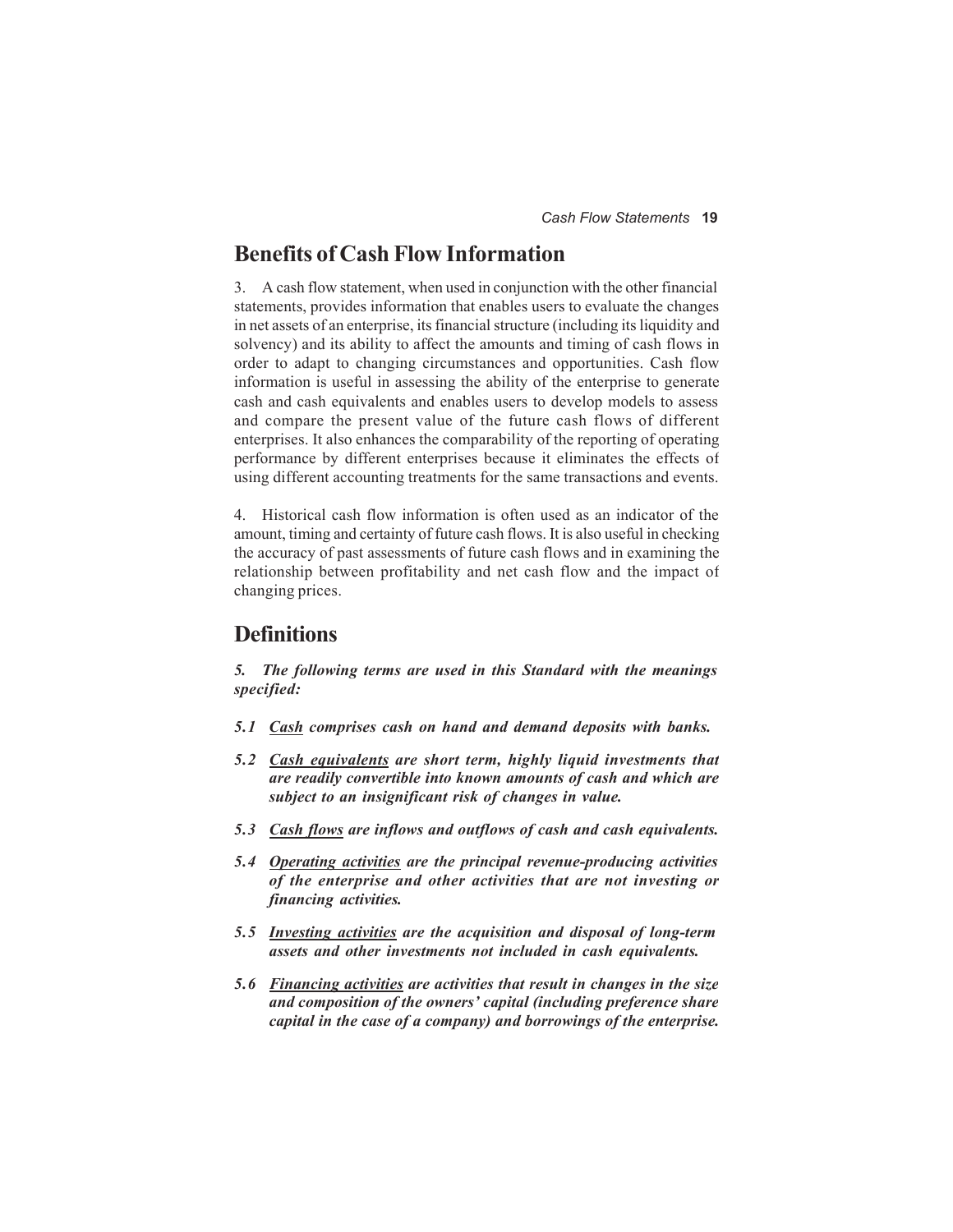#### **Cash and Cash Equivalents**

6. Cash equivalents are held for the purpose of meeting short-term cash commitments rather than for investment or other purposes. For an investment to qualify as a cash equivalent, it must be readily convertible to a known amount of cash and be subject to an insignificant risk of changes in value. Therefore, an investment normally qualifies as a cash equivalent only when it has a short maturity of, say, three months or less from the date of acquisition. Investments in shares are excluded from cash equivalents unless they are, in substance, cash equivalents; for example, preference shares of a company acquired shortly before their specified redemption date (provided there is only an insignificant risk of failure of the company to repay the amount at maturity).

7. Cash flows exclude movements between items that constitute cash or cash equivalents because these components are part of the cash management of an enterprise rather than part of its operating, investing and financing activities. Cash management includes the investment of excess cash in cash equivalents.

## **Presentation of a Cash Flow Statement**

*8. The cash flow statement should report cash flows during the period classified by operating, investing and financing activities.*

9. An enterprise presents its cash flows from operating, investing and financing activities in a manner which is most appropriate to its business. Classification by activity provides information that allows users to assess the impact of those activities on the financial position of the enterprise and the amount of its cash and cash equivalents. This information may also be used to evaluate the relationships among those activities.

10. A single transaction may include cash flows that are classified differently. For example, when the instalment paid in respect of a fixed asset acquired on deferred payment basis includes both interest and loan, the interest element is classified under financing activities and the loan element is classified under investing activities.

#### **Operating Activities**

11. The amount of cash flows arising from operating activities is a key indicator of the extent to which the operations of the enterprise have generated sufficient cash flows to maintain the operating capability of the enterprise,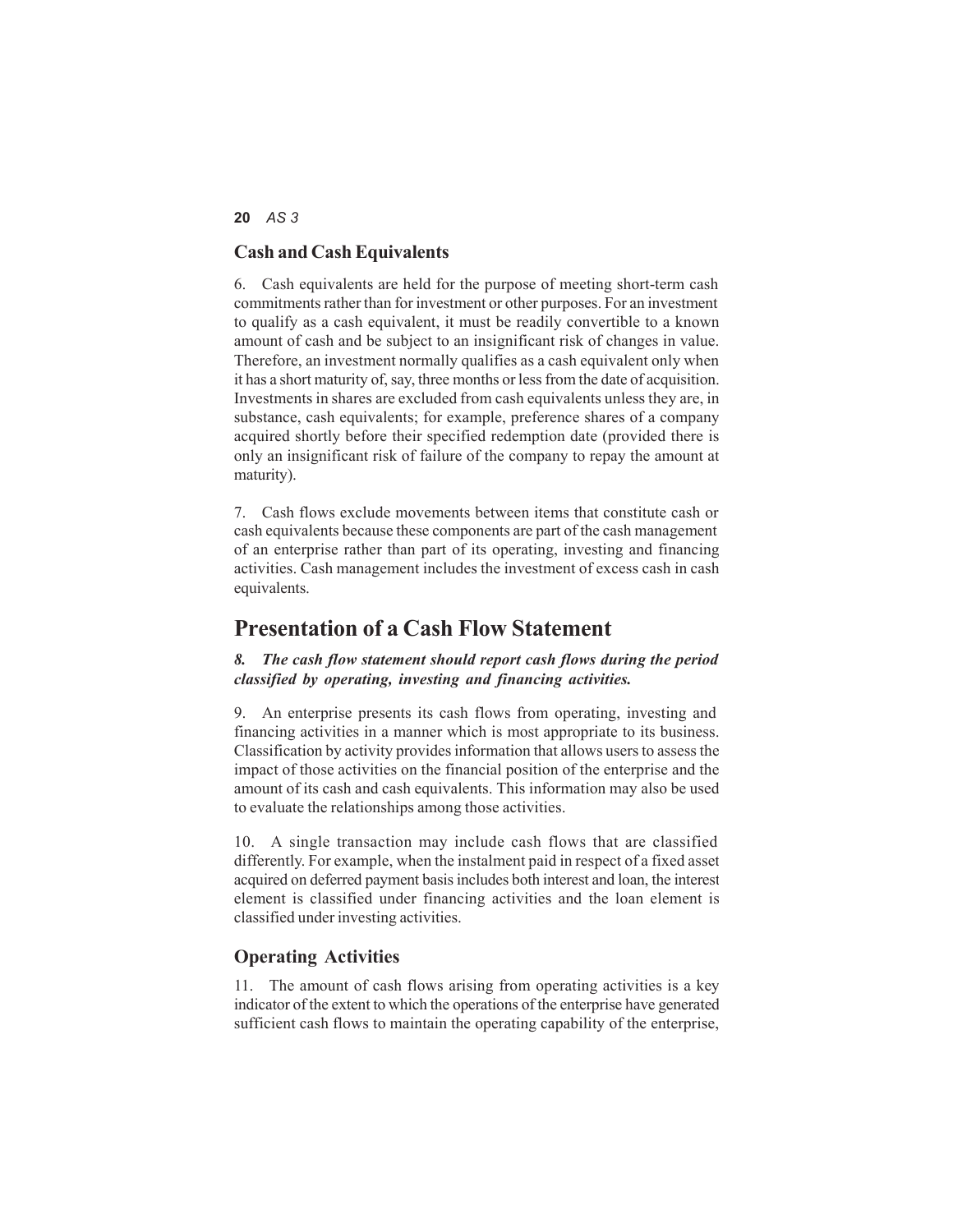pay dividends, repay loans and make new investments without recourse to external sources of financing. Information about the specific components of historical operating cash flows is useful, in conjunction with other information, in forecasting future operating cash flows.

12. Cash flows from operating activities are primarily derived from the principal revenue-producing activities of the enterprise. Therefore, they generally result from the transactions and other events that enter into the determination of net profit or loss. Examples of cash flows from operating activities are:

- (a) cash receipts from the sale of goods and the rendering of services;
- (b) cash receipts from royalties, fees, commissions and other revenue;
- (c) cash payments to suppliers for goods and services;
- (d) cash payments to and on behalf of employees;
- (e) cash receipts and cash payments of an insurance enterprise for premiums and claims, annuities and other policy benefits;
- (f) cash payments or refunds of income taxes unless they can be specifically identified with financing and investing activities; and
- (g) cash receipts and payments relating to futures contracts, forward contracts, option contracts and swap contracts when the contracts are held for dealing or trading purposes.

13. Some transactions, such as the sale of an item of plant, may give rise to a gain or loss which is included in the determination of net profit or loss. However, the cash flows relating to such transactions are cash flows from investing activities.

14. An enterprise may hold securities and loans for dealing or trading purposes, in which case they are similar to inventory acquired specifically for resale. Therefore, cash flows arising from the purchase and sale of dealing or trading securities are classified as operating activities. Similarly, cash advances and loans made by financial enterprises are usually classified as operating activities since they relate to the main revenue-producing activity of that enterprise.

#### **Investing Activities**

15. The separate disclosure of cash flows arising from investing activities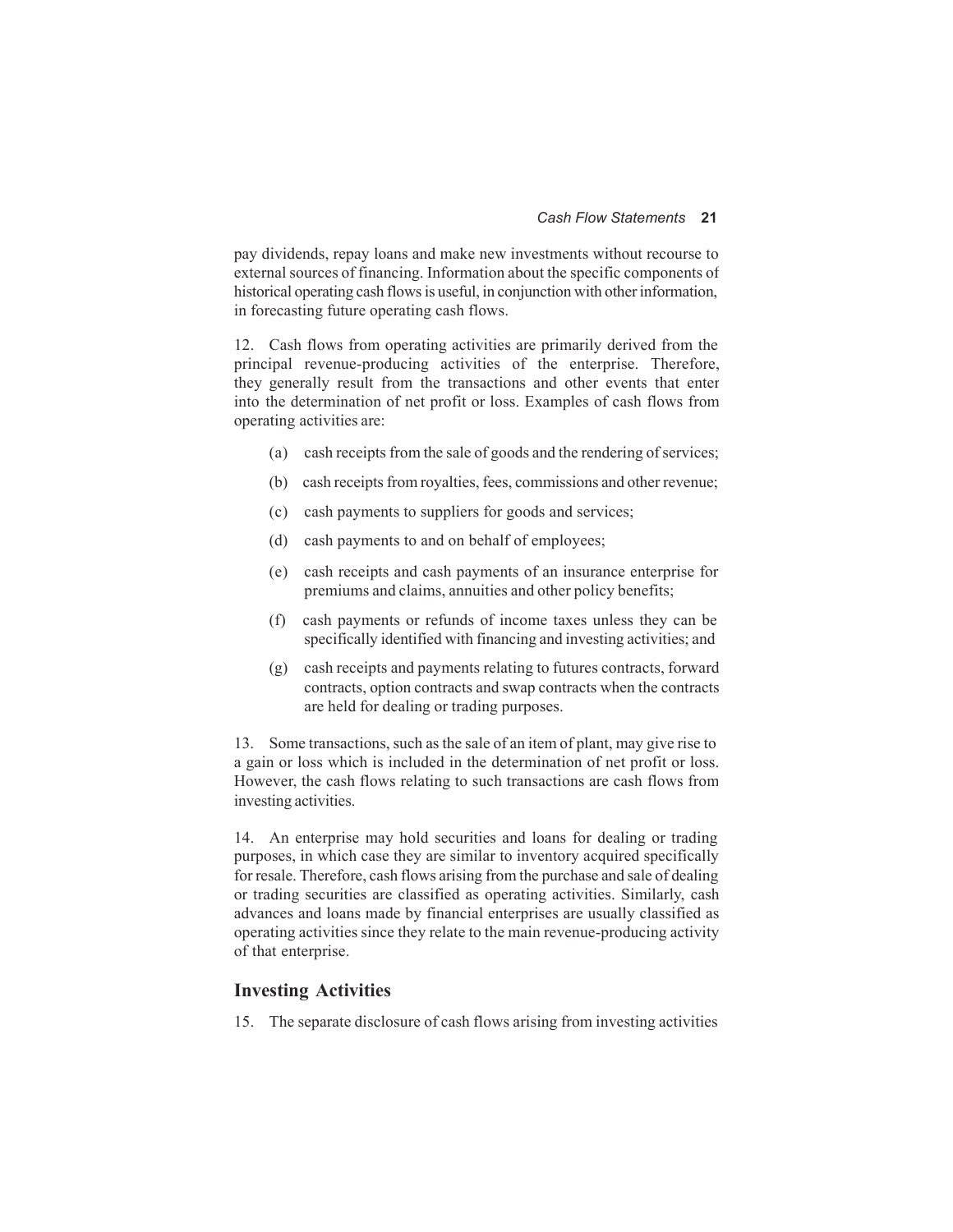is important because the cash flows represent the extent to which expenditures have been made for resources intended to generate future income and cash flows. Examples of cash flows arising from investing activities are:

- (a) cash payments to acquire fixed assets (including intangibles). These payments include those relating to capitalised research and development costs and self-constructed fixed assets;
- (b) cash receipts from disposal of fixed assets(including intangibles);
- (c) cash payments to acquire shares, warrants or debt instruments of other enterprises and interests in joint ventures (other than payments for those instruments considered to be cash equivalents and those held for dealing or trading purposes);
- (d) cash receipts from disposal of shares, warrants or debt instruments of other enterprises and interests in joint ventures (other than receipts from those instruments considered to be cash equivalents and those held for dealing or trading purposes);
- (e) cash advances and loans made to third parties (other than advances and loans made by a financial enterprise);
- (f) cash receipts from the repayment of advances and loans made to third parties (other than advances and loans of a financial enterprise);
- (g) cash payments for futures contracts, forward contracts, option contracts and swap contracts except when the contracts are held for dealing or trading purposes, or the payments are classified as financing activities; and
- (h) cash receipts from futures contracts, forward contracts, option contracts and swap contracts except when the contracts are held for dealing or trading purposes, or the receipts are classified as financing activities.

16. When a contract is accounted for as a hedge of an identifiable position, the cash flows of the contract are classified in the same manner as the cash flows of the position being hedged.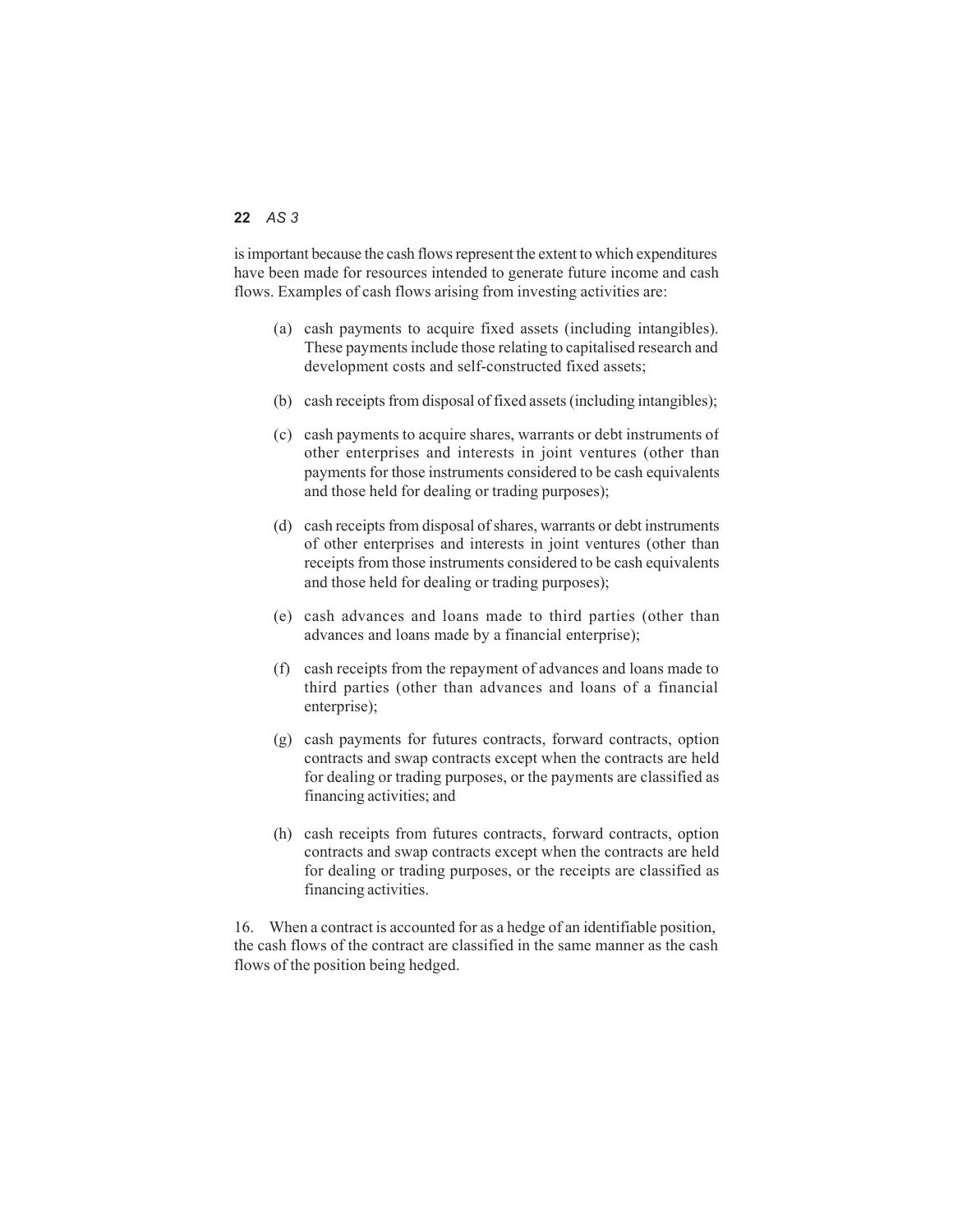#### **Financing Activities**

17. The separate disclosure of cash flows arising from financing activities is important because it is useful in predicting claims on future cash flows by providers of funds (both capital and borrowings) to the enterprise. Examples of cash flows arising from financing activities are:

- (a) cash proceeds from issuing shares or other similar instruments;
- (b) cash proceeds from issuing debentures, loans, notes, bonds, and other short or long-term borrowings; and
- (c) cash repayments of amounts borrowed.

## **Reporting Cash Flows from Operating Activities**

*18. An enterprise should report cash flows from operating activities using either:*

- *(a) the direct method, whereby major classes of gross cash receipts and gross cash payments are disclosed; or*
- *(b) the indirect method, whereby net profit or loss is adjusted for the effects of transactions of a non-cash nature, any deferrals or accruals of past or future operating cash receipts or payments, and items of income or expense associated with investing or financing cash flows.*

19. The direct method provides information which may be useful in estimating future cash flows and which is not available under the indirect method and is, therefore, considered more appropriate than the indirect method. Under the direct method, information about major classes of gross cash receipts and gross cash payments may be obtained either:

- (a) from the accounting records of the enterprise; or
- (b) by adjusting sales, cost of sales (interest and similar income and interest expense and similar charges for a financial enterprise) and other items in the statement of profit and loss for:
	- i) changes during the period in inventories and operating receivables and payables;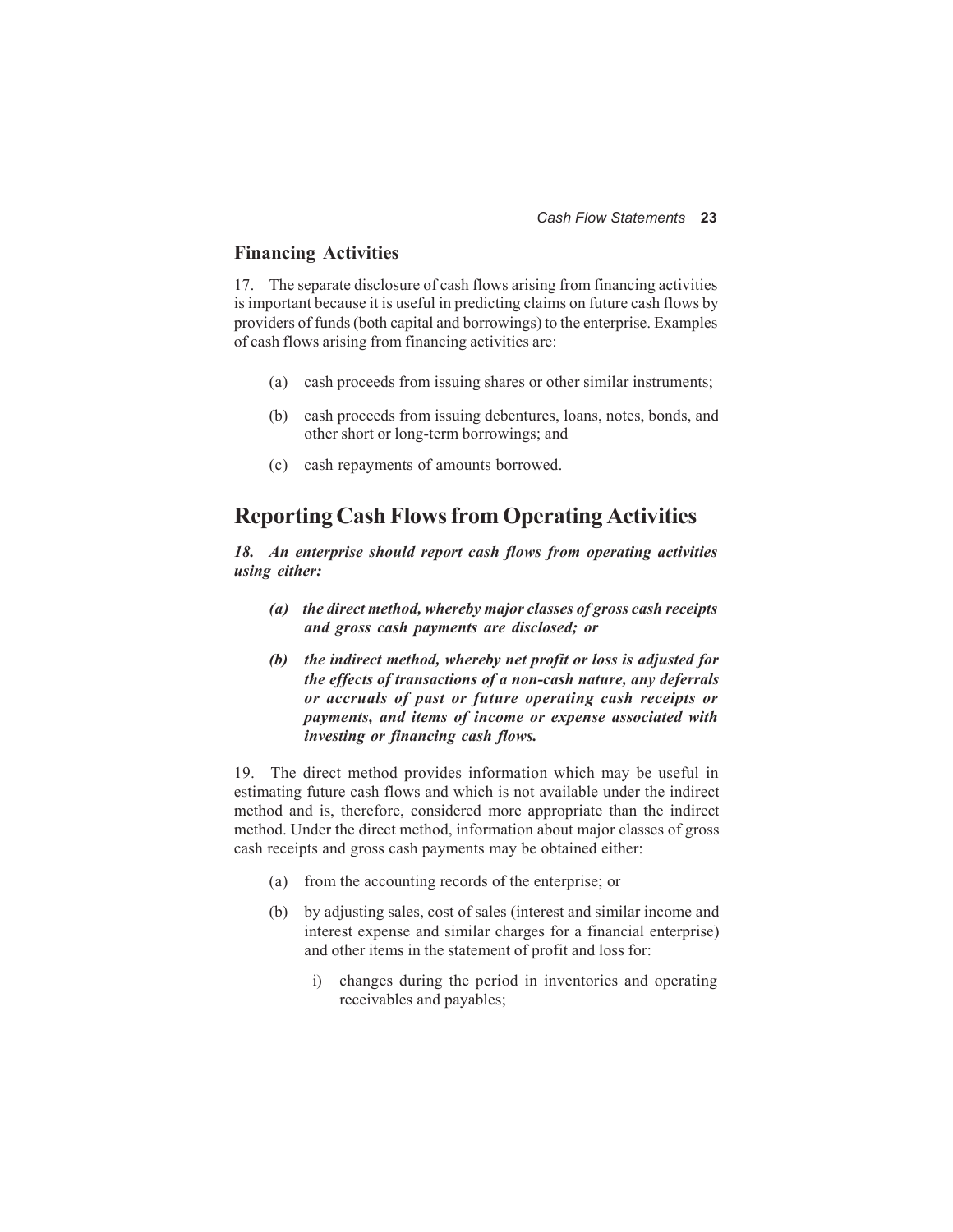- ii) other non-cash items; and
- iii) other items for which the cash effects are investing or financing cash flows.

20. Under the indirect method, the net cash flow from operating activities is determined by adjusting net profit or loss for the effects of:

- (a) changes during the period in inventories and operating receivables and payables;
- (b) non-cash items such as depreciation, provisions, deferred taxes, and unrealised foreign exchange gains and losses; and
- (c) all other items for which the cash effects are investing or financing cash flows.

Alternatively, the net cash flow from operating activities may be presented under the indirect method by showing the operating revenues and expenses excluding non-cash items disclosed in the statement of profit and loss and the changes during the period in inventories and operating receivables and payables.

## **Reporting Cash Flows from Investing and Financing Activities**

*21. An enterprise should report separately major classes of gross cash receipts and gross cash payments arising from investing and financing activities, except to the extent that cash flows described in paragraphs 22 and 24 are reported on a net basis.*

## **Reporting Cash Flows on a Net Basis**

*22. Cash flows arising from the following operating, investing or financing activities may be reported on a net basis:*

*(a) cash receipts and payments on behalf of customers when the cash flows reflect the activities of the customer rather than those of the enterprise; and*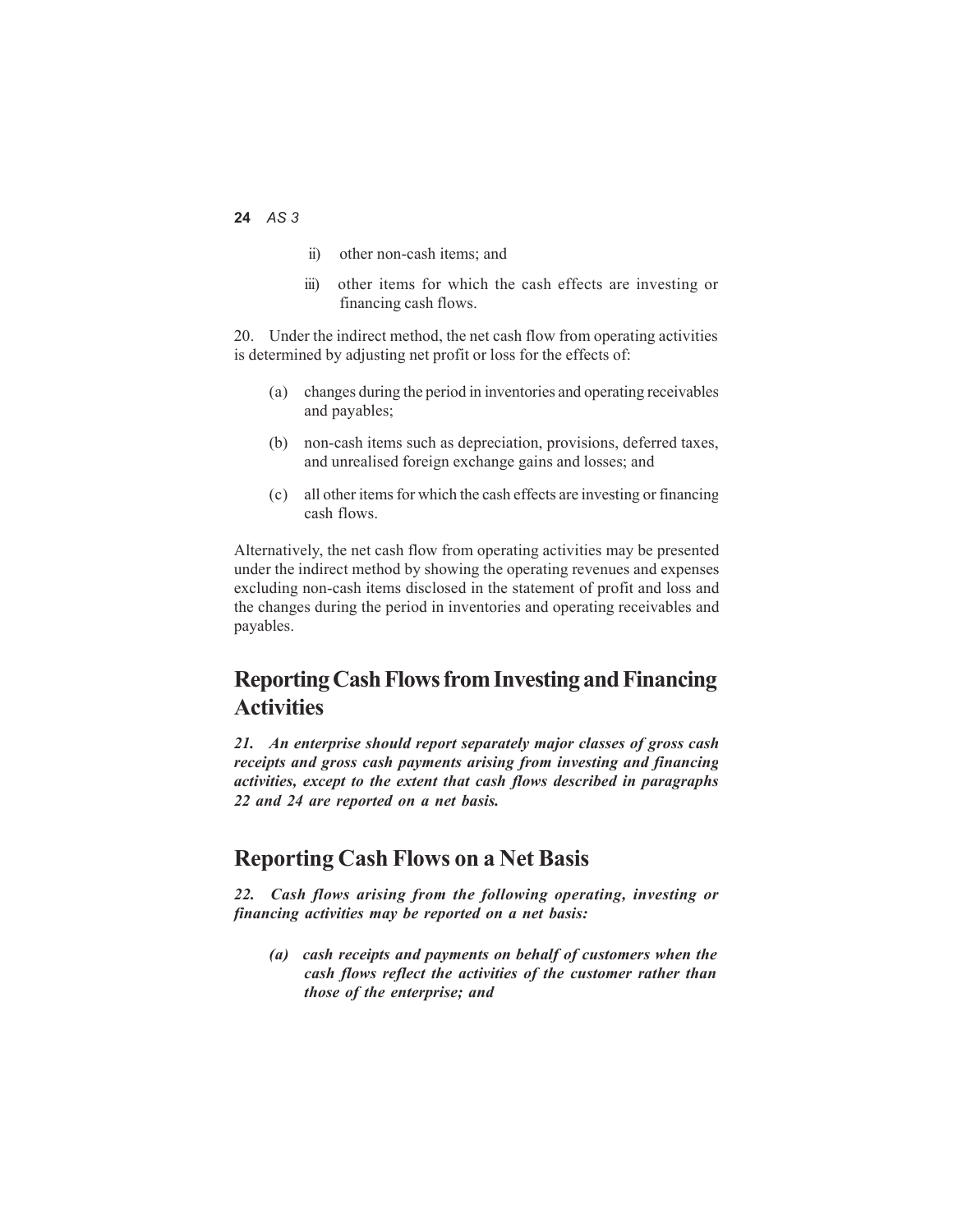*(b) cash receipts and payments for items in which the turnover is quick, the amounts are large, and the maturities are short.*

23. Examples of cash receipts and payments referred to in paragraph 22(a) are:

- (a) the acceptance and repayment of demand deposits by a bank;
- (b) funds held for customers by an investment enterprise; and
- (c) rents collected on behalf of, and paid over to, the owners of properties.

Examples of cash receipts and payments referred to in paragraph 22(b) are advances made for, and the repayments of:

- (a) principal amounts relating to credit card customers;
- (b) the purchase and sale of investments; and
- (c) other short-term borrowings, for example, those which have a maturity period of three months or less.

*24. Cash flows arising from each of the following activities of a financial enterprise may be reported on a net basis:*

- *(a) cash receipts and payments for the acceptance and repayment of deposits with a fixed maturity date;*
- *(b) the placement of deposits with and withdrawal of deposits from other financial enterprises; and*
- *(c) cash advances and loans made to customers and the repayment of those advances and loans.*

## **Foreign Currency Cash Flows**

*25. Cash flows arising from transactions in a foreign currency should be recorded in an enterprise's reporting currency by applying to the foreign currency amount the exchange rate between the reporting currency and the foreign currency at the date of the cash flow. A rate that approximates the actual rate may be used if the result is substantially the same as would arise if the rates at the dates of the cash flows were*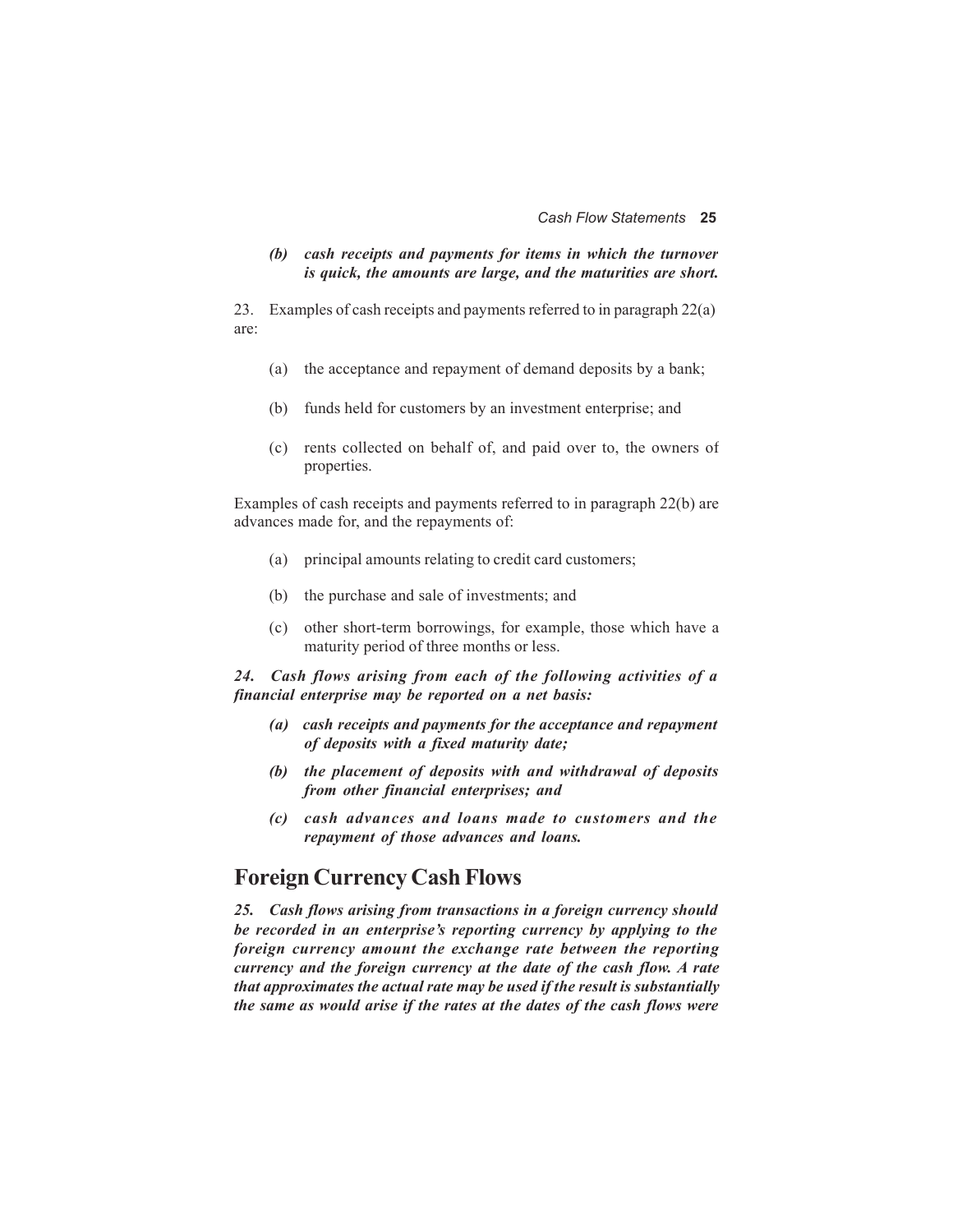*used. The effect of changes in exchange rates on cash and cash equivalents held in a foreign currency should be reported as a separate part of the reconciliation of the changes in cash and cash equivalents during the period.*

26. Cash flows denominated in foreign currency are reported in a manner consistent with Accounting Standard (AS) 11, The Effects of Changes in Foreign Exchange Rates. This permits the use of an exchange rate that approximates the actual rate. For example, a weighted average exchange rate for a period may be used for recording foreign currency transactions.

27. Unrealised gains and losses arising from changes in foreign exchange rates are not cash flows. However, the effect of exchange rate changes on cash and cash equivalents held or due in a foreign currency is reported in the cash flow statement in order to reconcile cash and cash equivalents at the beginning and the end of the period. This amount is presented separately from cash flows from operating, investing and financing activities and includes the differences, if any, had those cash flows been reported at the end-ofperiod exchange rates.

### **Extraordinary Items**

*28. The cash flows associated with extraordinary items should be classified as arising from operating, investing or financing activities as appropriate and separately disclosed.*

29. The cash flows associated with extraordinary items are disclosed separately as arising from operating, investing or financing activities in the cash flow statement, to enable users to understand their nature and effect on the present and future cash flows of the enterprise. These disclosures are in addition to the separate disclosures of the nature and amount of extraordinary items required by Accounting Standard (AS) 5, Net Profit or Loss for the Period, Prior Period Items and Changes in Accounting Policies.

### **Interest and Dividends**

*30. Cash flows from interest and dividends received and paid should each be disclosed separately. Cash flows arising from interest paid and interest and dividends received in the case of a financial enterprise should be classified as cash flows arising from operating activities. In the case of other enterprises, cash flows arising from interest paid should be classified as cash flows from financing activities while interest and dividends received should be classified as cash flows from investing*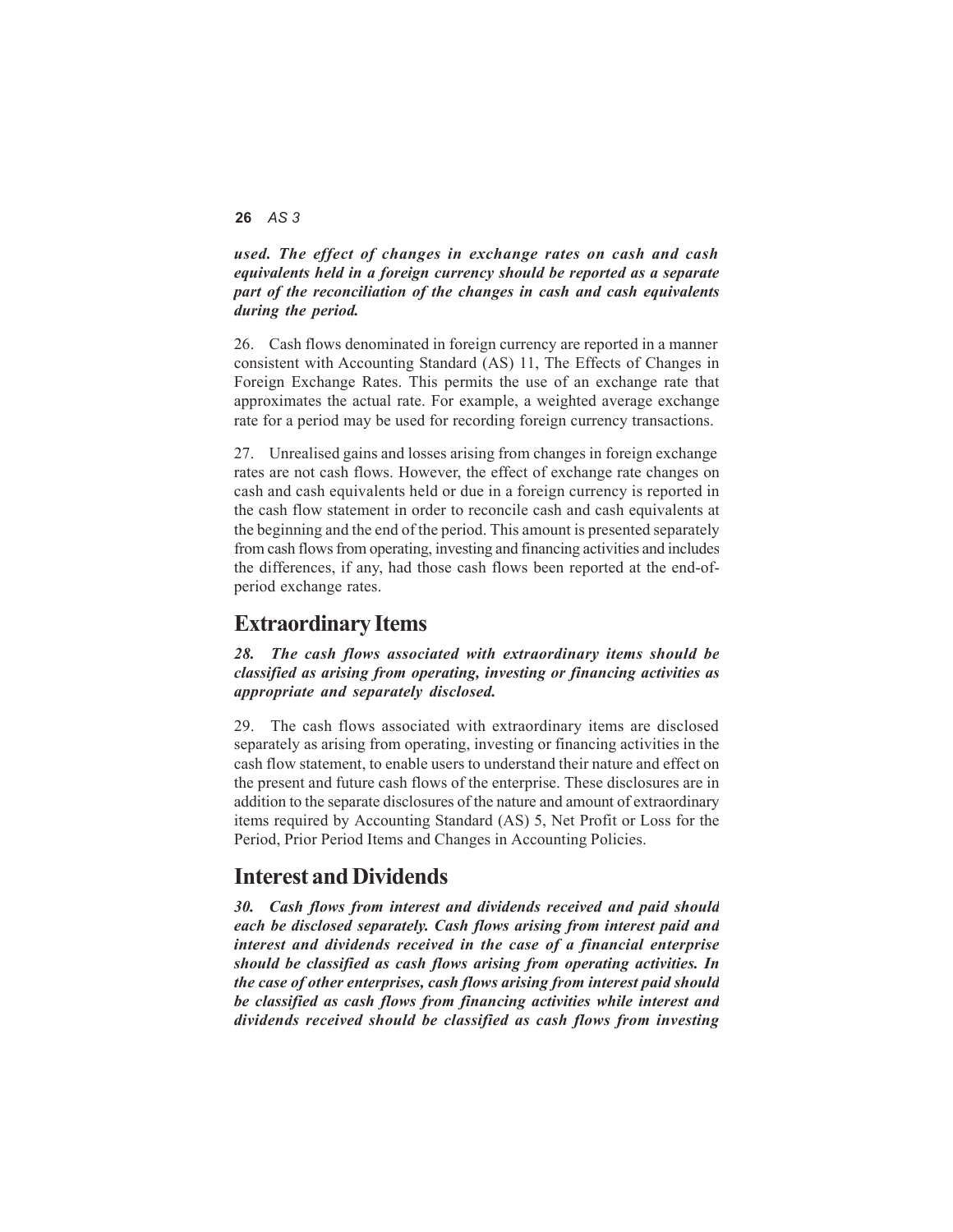#### *activities. Dividends paid should be classified as cash flows from financing activities.*

31. The total amount of interest paid during the period is disclosed in the cash flow statement whether it has been recognised as an expense in the statement of profit and loss or capitalised in accordance with Accounting Standard (AS) 10, Accounting for Fixed Assets.

32. Interest paid and interest and dividends received are usually classified as operating cash flows for a financial enterprise. However, there is no consensus on the classification of these cash flows for other enterprises. Some argue that interest paid and interest and dividends received may be classified as operating cash flows because they enter into the determination of net profit or loss. However, it is more appropriate that interest paid and interest and dividends received are classified as financing cash flows and investing cash flows respectively, because they are cost of obtaining financial resources or returns on investments.

33. Some argue that dividends paid may be classified as a component of cash flows from operating activities in order to assist users to determine the ability of an enterprise to pay dividends out of operating cash flows. However, it is considered more appropriate that dividends paid should be classified as cash flows from financing activities because they are cost of obtaining financial resources.

### **Taxes on Income**

*34. Cash flows arising from taxes on income should be separately disclosed and should be classified as cash flows from operating activities unless they can be specifically identified with financing and investing activities.*

35. Taxes on income arise on transactions that give rise to cash flows that are classified as operating, investing or financing activities in a cash flow statement. While tax expense may be readily identifiable with investing or financing activities, the related tax cash flows are often impracticable to identify and may arise in a different period from the cash flows of the underlying transactions. Therefore, taxes paid are usually classified as cash flows from operating activities. However, when it is practicable to identify the tax cash flow with an individual transaction that gives rise to cash flows that are classified as investing or financing activities, the tax cash flow is classified as an investing or financing activity as appropriate. When tax cash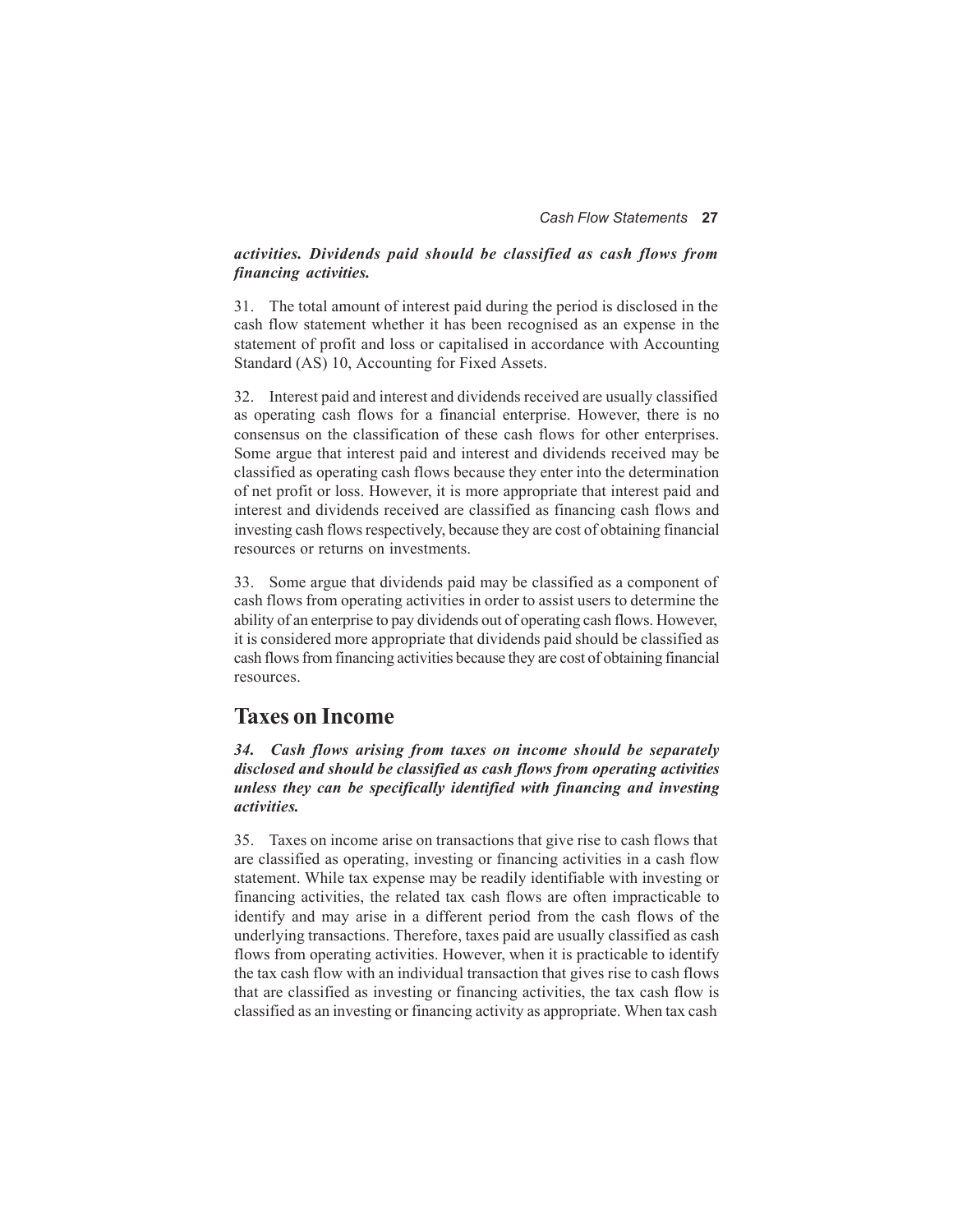flow are allocated over more than one class of activity, the total amount of taxes paid is disclosed.

## **Investments in Subsidiaries, Associates and Joint Ventures**

*36. When accounting for an investment in an associate or a subsidiary or a joint venture, an investor restricts its reporting in the cash flow statement to the cash flows between itself and the investee/joint venture, for example, cash flows relating to dividends and advances.*

## **Acquisitions andDisposalsofSubsidiariesand Other Business Units**

*37. The aggregate cash flows arising from acquisitions and from disposals of subsidiaries or other business units should be presented separately and classified as investing activities.*

*38. An enterprise should disclose, in aggregate, in respect of both acquisition and disposal of subsidiaries or other business units during the period each of the following:*

- *(a) the total purchase or disposal consideration; and*
- *(b) the portion of the purchase or disposal consideration discharged by means of cash and cash equivalents.*

39. The separate presentation of the cash flow effects of acquisitions and disposals of subsidiaries and other business units as single line items helps to distinguish those cash flows from other cash flows. The cash flow effects of disposals are not deducted from those of acquisitions.

## **Non-cash Transactions**

*40. Investing and financing transactions that do not require the use of cash or cash equivalents should be excluded from a cash flow statement. Such transactions should be disclosed elsewhere in the financial statements in a way that provides all the relevant information about these investing and financing activities.*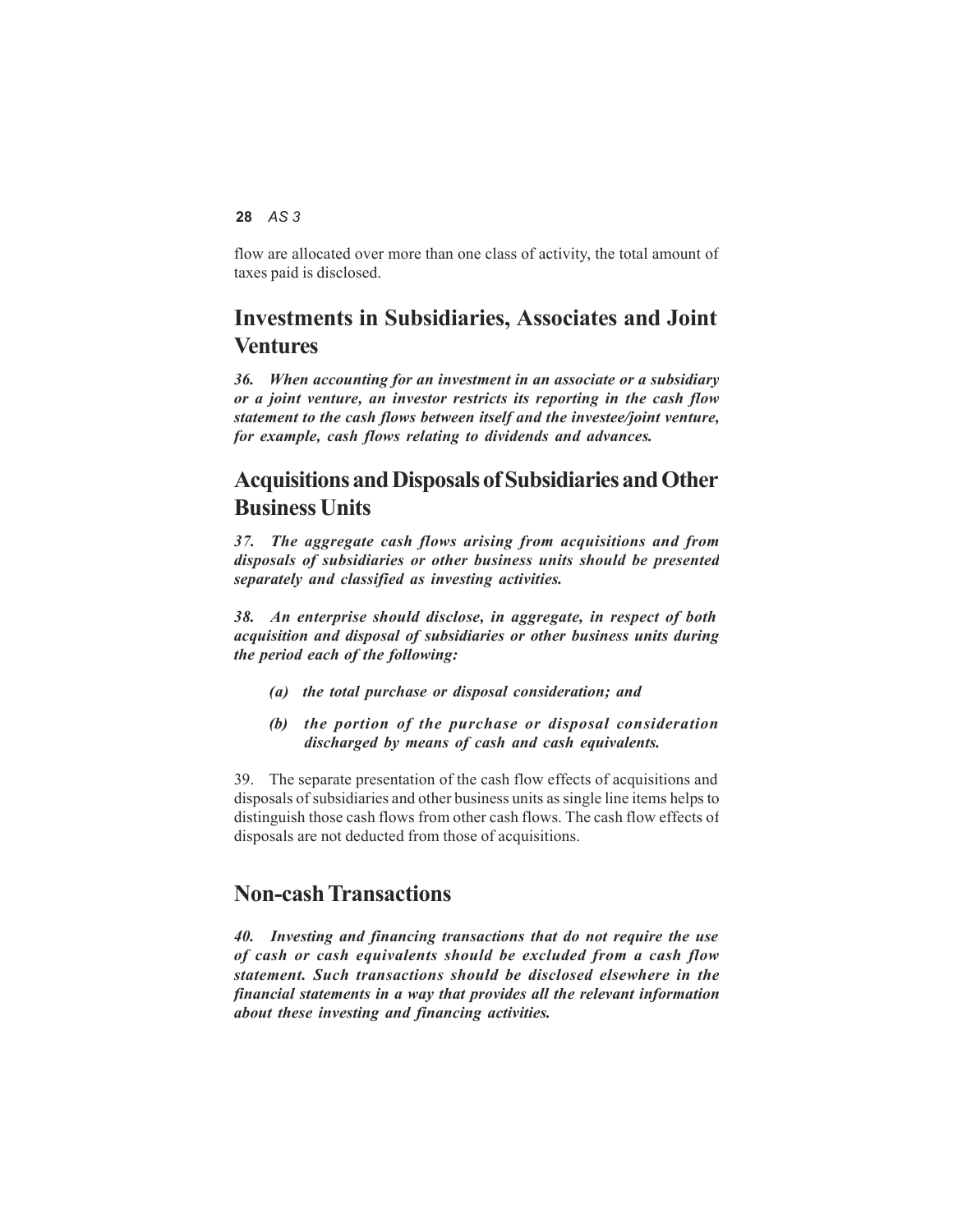41. Many investing and financing activities do not have a direct impact on current cash flows although they do affect the capital and asset structure of an enterprise. The exclusion of non-cash transactions from the cash flow statement is consistent with the objective of a cash flow statement as these items do not involve cash flows in the current period. Examples of non-cash transactions are:

- (a) the acquisition of assets by assuming directly related liabilities;
- (b) the acquisition of an enterprise by means of issue of shares; and
- (c) the conversion of debt to equity.

## **Components of Cash and Cash Equivalents**

*42. An enterprise should disclose the components of cash and cash equivalents and should present a reconciliation of the amounts in its cash flow statement with the equivalent items reported in the balance sheet.*

43. In view of the variety of cash management practices, an enterprise discloses the policy which it adopts in determining the composition of cash and cash equivalents.

44. The effect of any change in the policy for determining components of cash and cash equivalents is reported in accordance with Accounting Standard (AS) 5, Net Profit or Loss for the Period, Prior Period Items and Changes in Accounting Policies.

### **Other Disclosures**

*45. An enterprise should disclose, together with a commentary by management, the amount of significant cash and cash equivalent balances held by the enterprise that are not available for use by it.*

46. There are various circumstances in which cash and cash equivalent balances held by an enterprise are not available for use by it. Examples include cash and cash equivalent balances held by a branch of the enterprise that operates in a country where exchange controls or other legal restrictions apply as a result of which the balances are not available for use by the enterprise.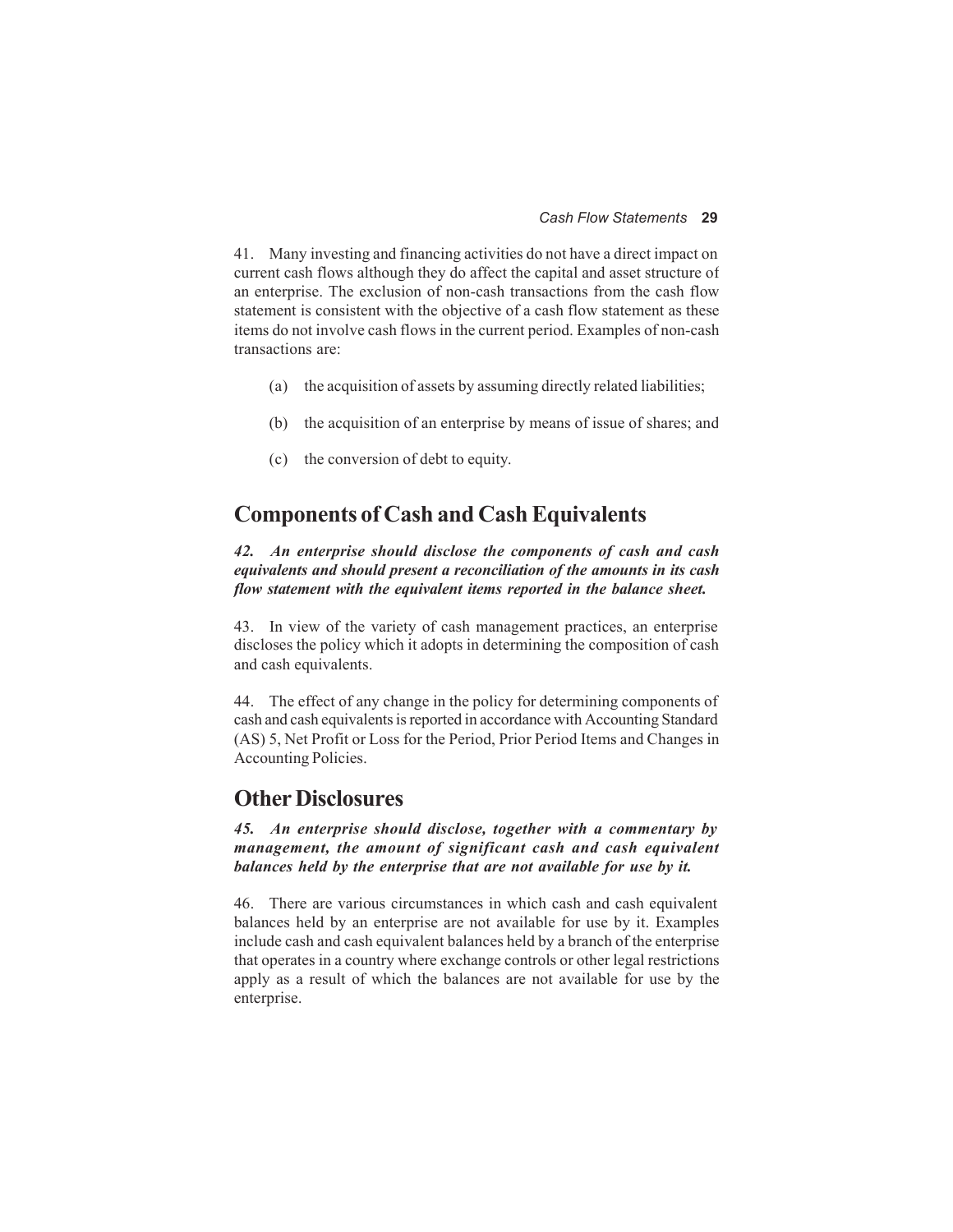47. Additional information may be relevant to users in understanding the financial position and liquidity of an enterprise. Disclosure of this information, together with a commentary by management, is encouraged and may include:

- (a) the amount of undrawn borrowing facilities that may be available for future operating activities and to settle capital commitments, indicating any restrictions on the use of these facilities; and
- (b) the aggregate amount of cash flows that represent increases in operating capacity separately from those cash flows that are required to maintain operating capacity.

48. The separate disclosure of cash flows that represent increases in operating capacity and cash flows that are required to maintain operating capacity is useful in enabling the user to determine whether the enterprise is investing adequately in the maintenance of its operating capacity. An enterprise that does not invest adequately in the maintenance of its operating capacity may be prejudicing future profitability for the sake of current liquidity and distributions to owners.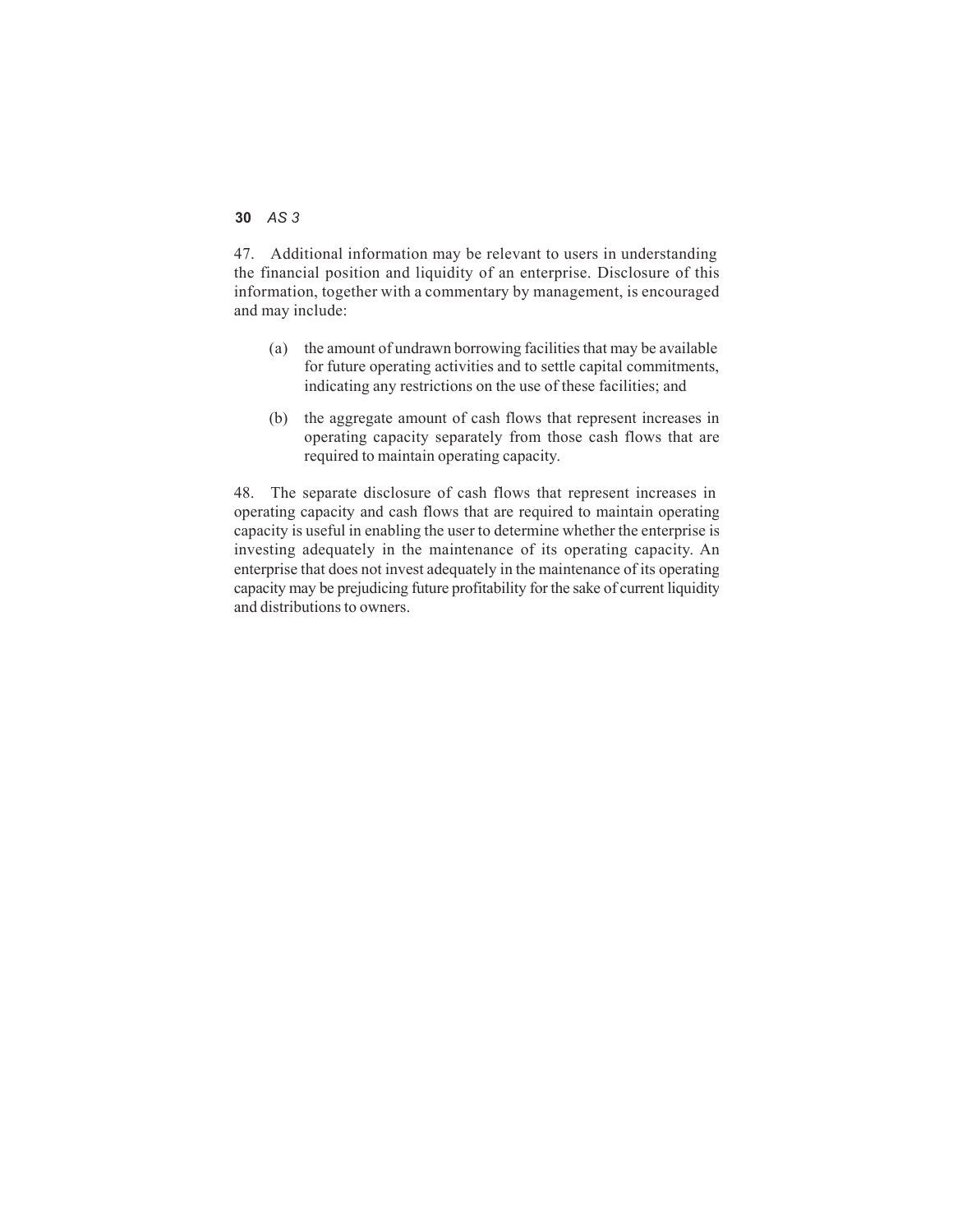### *Illustration I*

#### **Cash Flow Statement for an Enterprise other than a Financial Enterprise**

*This illustration does not form part of the accounting standard. Its purpose is to illustrate the application of the accounting standard.*

1. The illustration shows only current period amounts.

2. Information from the statement of profit and loss and balance sheet is provided to show how the statements of cash flows under the direct method and the indirect method have been derived. Neither the statement of profit and loss nor the balance sheet is presented in conformity with the disclosure and presentation requirements of applicable laws and accounting standards. The working notes given towards the end of this illustration are intended to assist in understanding the manner in which the various figures appearing in the cash flow statement have been derived. These working notes do not form part of the cash flow statement and, accordingly, need not be

3. The following additional information is also relevant for the preparation of the statement of cash flows (figures are in Rs.'000).

- (a) An amount of 250 was raised from the issue of share capital and a further 250 was raised from long term borrowings.
- (b) Interest expense was 400 of which 170 was paid during the period. 100 relating to interest expense of the prior period was also paid during the period.
- (c) Dividends paid were 1,200.
- (d) Tax deducted at source on dividends received (included in the tax expense of 300 for the year) amounted to 40.
- (e) During the period, the enterprise acquired fixed assets for 350. The payment was made in cash.
- (f) Plant with original cost of 80 and accumulated depreciation of 60 was sold for 20.
- (g) Foreign exchange loss of 40 represents the reduction in the carrying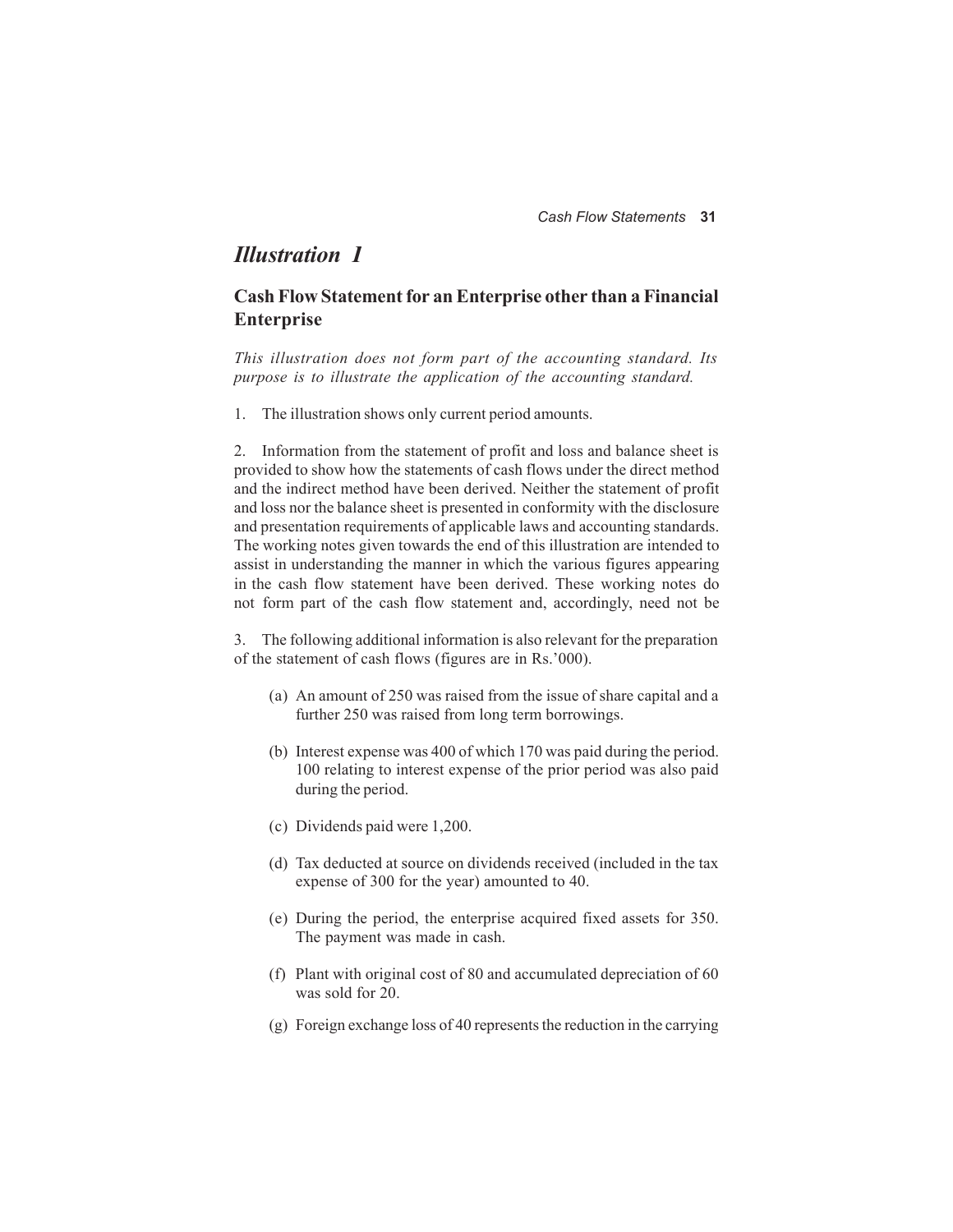amount of a short-term investment in foreign-currency designated bonds arising out of a change in exchange rate between the date of acquisition of the investment and the balance sheet date.

**(Rs. '000)**

(h) Sundry debtors and sundry creditors include amounts relating to credit sales and credit purchases only.

| <b>Assets</b>                             | 1996  | 1995         |
|-------------------------------------------|-------|--------------|
| Cash on hand and balances with banks      | 200   | 25           |
| Short-term investments                    | 670   | 135          |
| Sundry debtors                            | 1,700 | 1,200        |
| Interest receivable                       | 100   |              |
| Inventories                               | 900   | 1,950        |
| Long-term investments                     | 2,500 | 2,500        |
| Fixed assets at cost<br>2,180             |       | 1,910        |
| Accumulated depreciation<br>(1,450)       |       | (1,060)      |
| Fixed assets (net)                        | 730   | 850          |
| Total assets                              | 6,800 | 6,660        |
| <b>Liabilities</b>                        |       |              |
| Sundry creditors                          | 150   | 1,890        |
| Interest payable                          | 230   | 100          |
| Income taxes payable                      | 400   | 1,000        |
| Long-term debt                            | 1,110 | 1,040        |
| <b>Total liabilities</b>                  | 1,890 | 4,030        |
| <b>Shareholders' Funds</b>                |       |              |
| Share capital                             | 1,500 | 1,250        |
| Reserves                                  | 3,410 | 1,380        |
| Total shareholders' funds                 | 4,910 | <u>2,630</u> |
| Total liabilities and shareholders' funds | 6,800 | 6,660        |

#### **Balance Sheet as at 31.12.1996**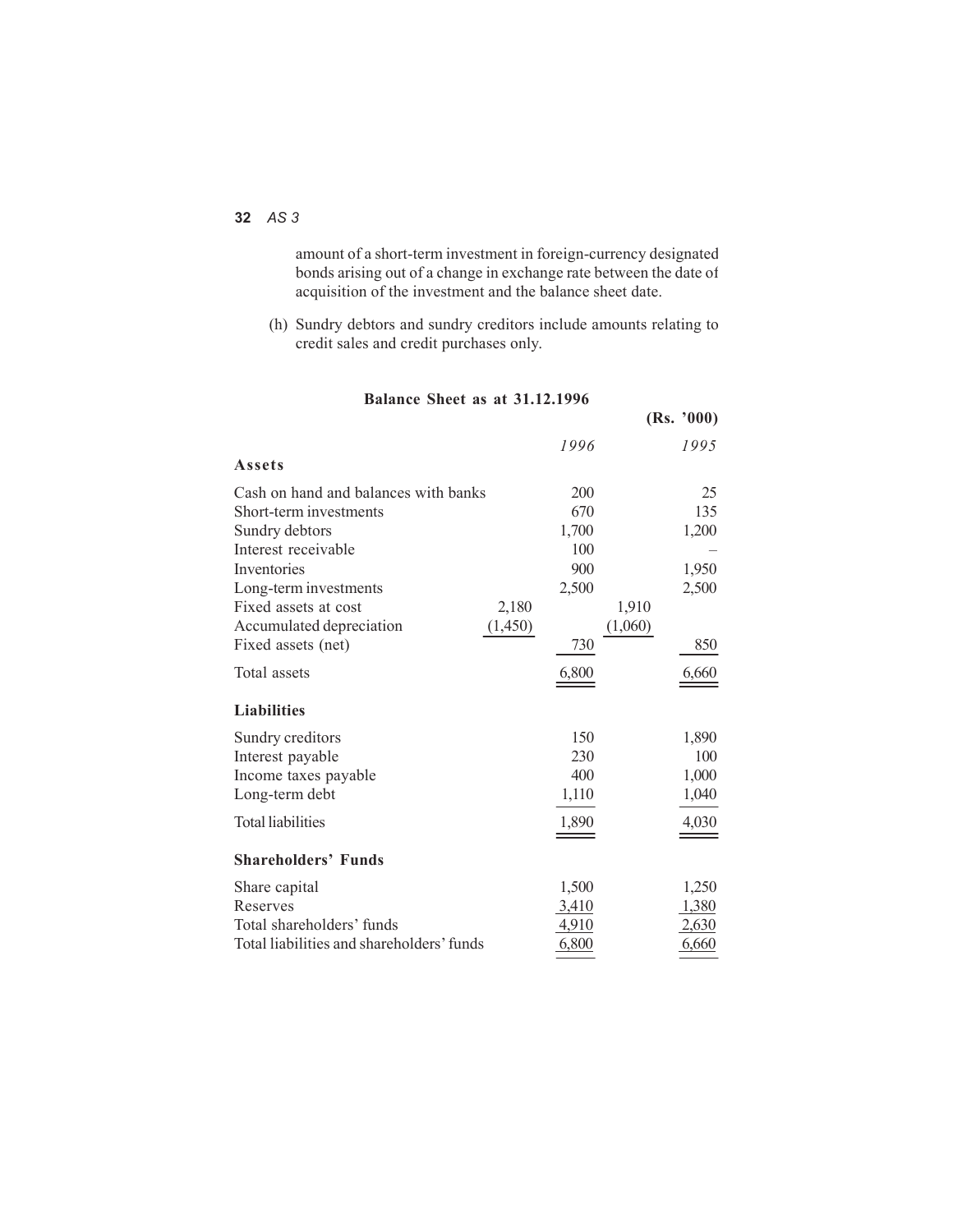|                                                   | (Rs. '000) |
|---------------------------------------------------|------------|
| <b>Sales</b>                                      | 30,650     |
| Cost of sales                                     | (26,000)   |
| Gross profit                                      | 4,650      |
| Depreciation                                      | (450)      |
| Administrative and selling expenses               | (910)      |
| Interest expense                                  | (400)      |
| Interest income                                   | 300        |
| Dividend income                                   | 200        |
| Foreign exchange loss                             | (40)       |
| Net profit before taxation and extraordinary item | 3,350      |
| Extraordinary item – Insurance proceeds from      |            |
| earthquake disaster settlement                    | 180        |
| Net profit after extraordinary item               | 3,530      |
| Income-tax                                        | (300)      |
| Net profit                                        | 3,230      |
|                                                   |            |

#### **Statement of Profit and Loss for the period ended 31.12.1996**

#### **Direct Method Cash Flow Statement [Paragraph 18(a)]**

|                                              |          | (Rs. '000) |
|----------------------------------------------|----------|------------|
|                                              |          | 1996       |
| Cash flows from operating activities         |          |            |
| Cash receipts from customers                 | 30,150   |            |
| Cash paid to suppliers and employees         | (27,600) |            |
| Cash generated from operations               | 2,550    |            |
| Income taxes paid                            | (860)    |            |
| Cash flow before extraordinary item          | 1,690    |            |
| Proceeds from earthquake disaster settlement | 180      |            |
| Net cash from operating activities           |          | 1,870      |
| Cash flows from investing activities         |          |            |
| Purchase of fixed assets                     | (350)    |            |
| Proceeds from sale of equipment              | 20       |            |
| Interest received                            | 200      |            |
| Dividends received                           | 160      |            |
| Net cash from investing activities           |          | 30         |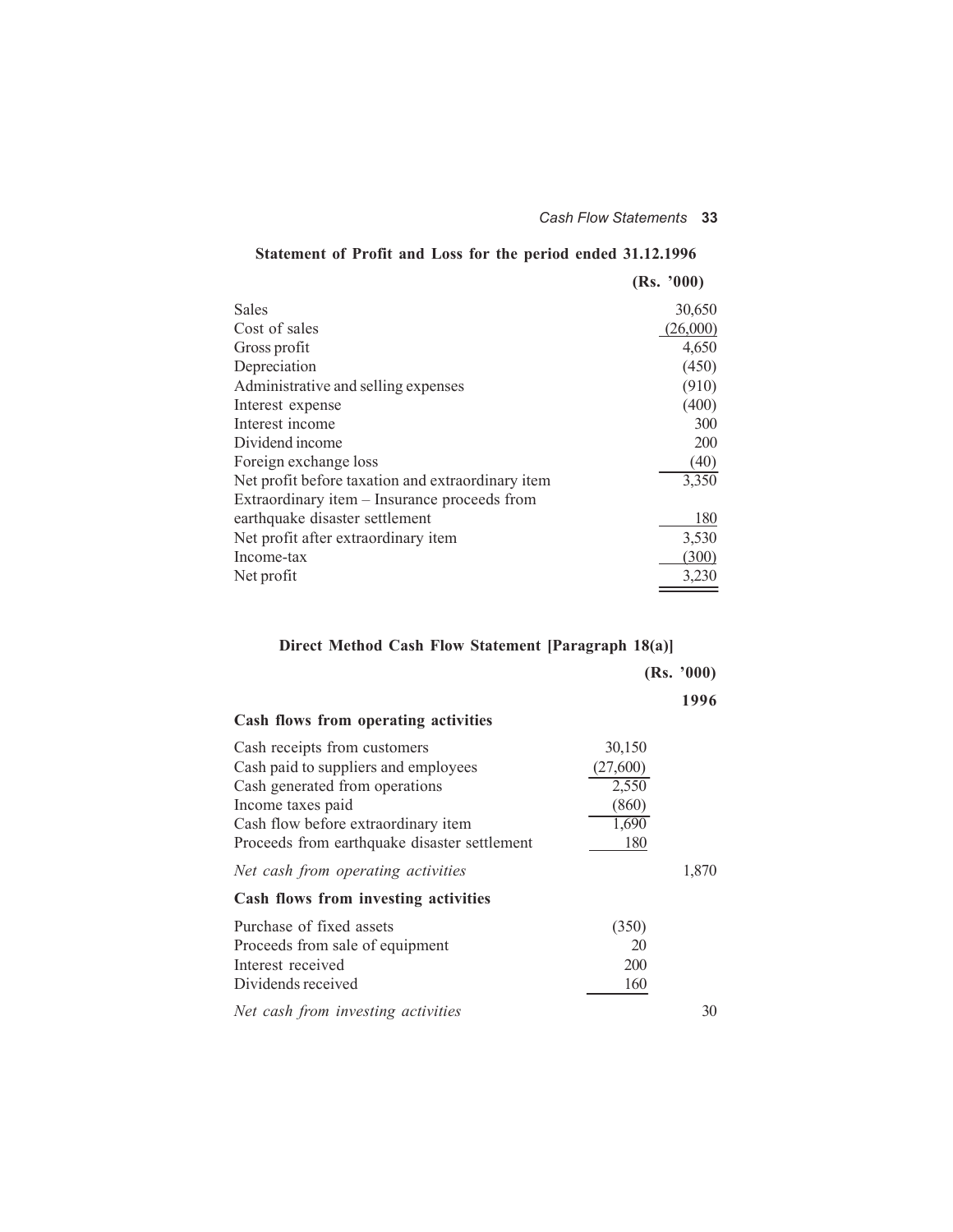### **Cash flows from financing activities**

| Proceeds from issuance of share capital                          | 250     |         |
|------------------------------------------------------------------|---------|---------|
| Proceeds from long-term borrowings                               | 250     |         |
| Repayment of long-term borrowings                                | (180)   |         |
| Interest paid                                                    | (270)   |         |
| Dividends paid                                                   | (1,200) |         |
| Net cash used in financing activities                            |         | (1,150) |
| Net increase in cash and cash equivalents                        |         | 750     |
| Cash and cash equivalents at beginning of period<br>(see Note 1) |         | 160     |
| Cash and cash equivalents at end of period                       |         |         |
| (see Note 1)                                                     |         | 910     |

**Indirect Method Cash Flow Statement [Paragraph 18(b)]**

|                                                    |         | (Rs. '000) |
|----------------------------------------------------|---------|------------|
|                                                    |         | 1996       |
| Cash flows from operating activities               |         |            |
| Net profit before taxation, and extraordinary item | 3,350   |            |
| Adjustments for:                                   |         |            |
| Depreciation                                       | 450     |            |
| Foreign exchange loss                              | 40      |            |
| Interest income                                    | (300)   |            |
| Dividend income                                    | (200)   |            |
| Interest expense                                   | 400     |            |
| Operating profit before working capital changes    | 3,740   |            |
| Increase in sundry debtors                         | (500)   |            |
| Decrease in inventories                            | 1,050   |            |
| Decrease in sundry creditors                       | (1,740) |            |
| Cash generated from operations                     | 2,550   |            |
| Income taxes paid                                  | (860)   |            |
| Cash flow before extraordinary item                | 1,690   |            |
| Proceeds from earthquake disaster settlement       | 180     |            |
| Net cash from operating activities                 |         | 1,870      |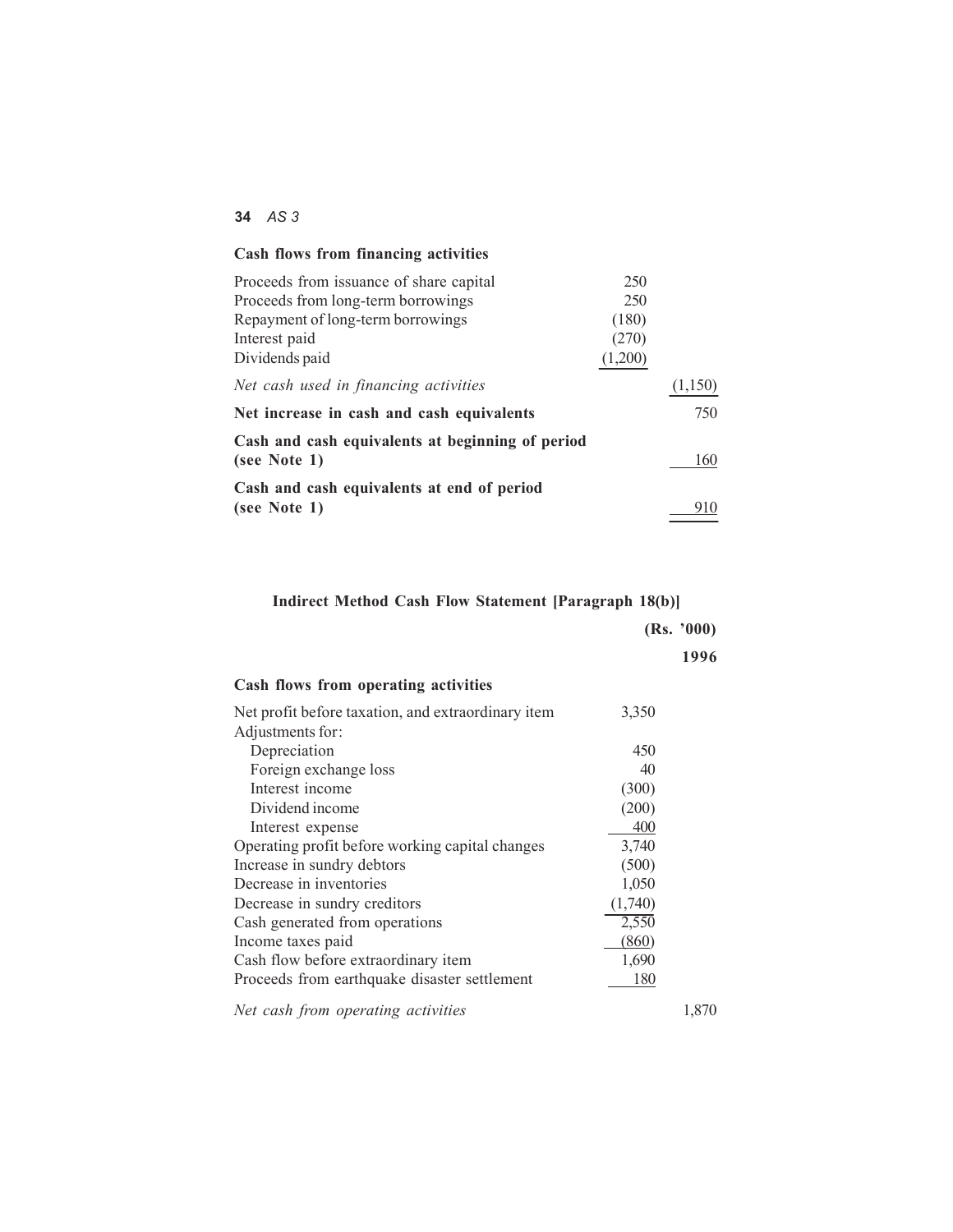| Cash flows from investing activities                    |         |         |
|---------------------------------------------------------|---------|---------|
| Purchase of fixed assets                                | (350)   |         |
| Proceeds from sale of equipment                         | 20      |         |
| Interest received                                       | 200     |         |
| Dividends received                                      | 160     |         |
| Net cash from investing activities                      |         | 30      |
| Cash flows from financing activities                    |         |         |
| Proceeds from issuance of share capital                 | 250     |         |
| Proceeds from long-term borrowings                      | 250     |         |
| Repayment of long-term borrowings                       | (180)   |         |
| Interest paid                                           | (270)   |         |
| Dividends paid                                          | (1,200) |         |
| Net cash used in financing activities                   |         | (1,150) |
| Net increase in cash and cash equivalents               |         | 750     |
| Cash and cash equivalents at beginning of period        |         |         |
| (see Note 1)                                            |         | 160     |
| Cash and cash equivalents at end of period (see Note 1) |         | 910     |

# **Notes to the cash flow statement**

(direct method and indirect method)

#### 1. *Cash and Cash Equivalents*

Cash and cash equivalents consist of cash on hand and balances with banks, and investments in money-market instruments. Cash and cash equivalents included in the cash flow statement comprise the following balance sheet amounts.

| 1996 | 1995 |
|------|------|
| 200  | 25   |
|      | 135  |
| 870  | 160  |
| 40   |      |
| 910  | 160  |
|      |      |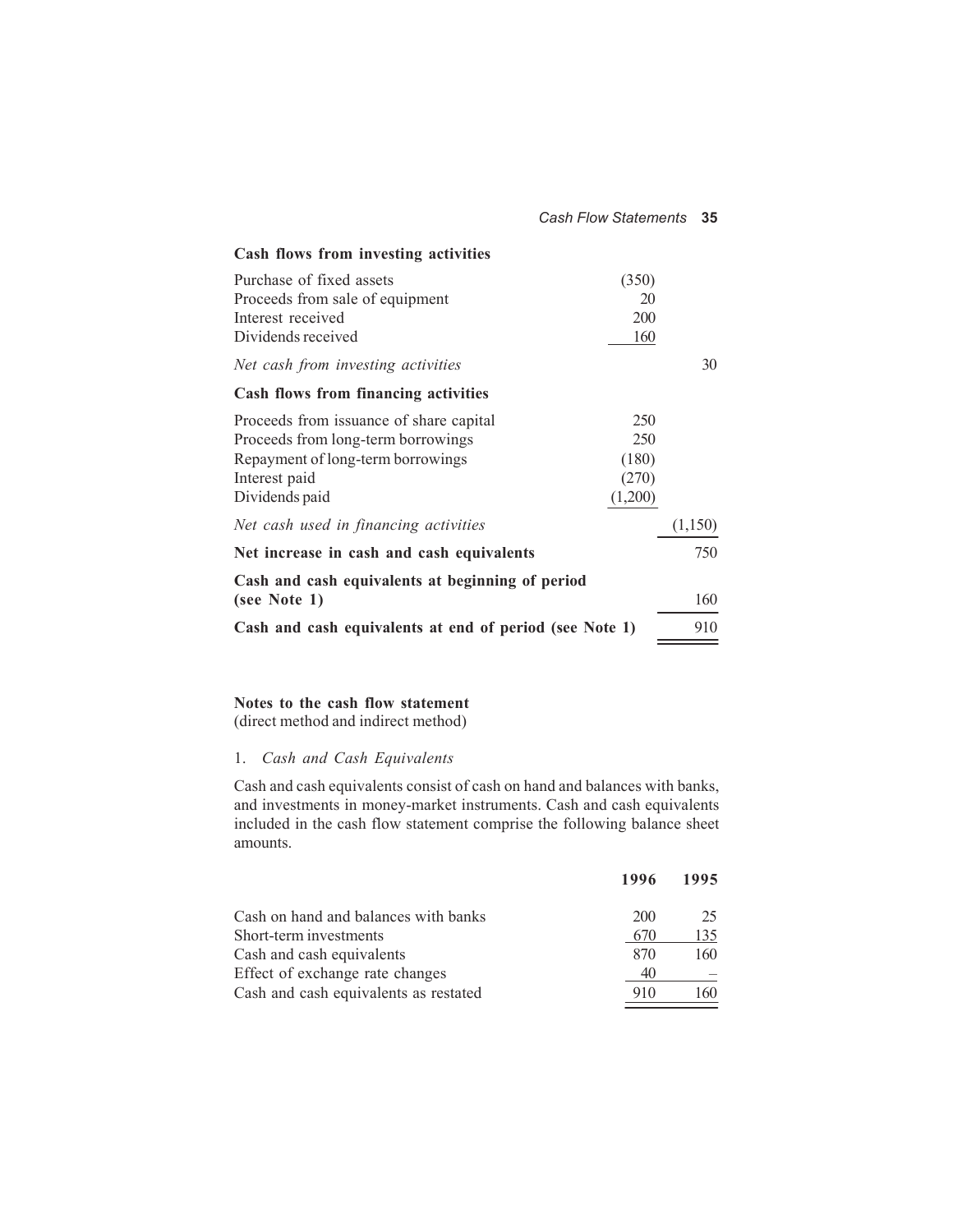Cash and cash equivalents at the end of the period include deposits with banks of 100 held by a branch which are not freely remissible to the company because of currency exchange restrictions.

The company has undrawn borrowing facilities of 2,000 of which 700 may be used only for future expansion.

2. Total tax paid during the year (including tax deducted at source on dividends received) amounted to 900.

#### **Alternative Presentation (indirect method)**

As an alternative, in an indirect method cash flow statement, operating profit before working capital changes is sometimes presented as follows:

| Revenues excluding investment income            | 30.650   |       |
|-------------------------------------------------|----------|-------|
| Operating expense excluding depreciation        | (26,910) |       |
| Operating profit before working capital changes |          | 3,740 |

#### **Working Notes**

*The working notes given below do not form part of the cash flow statement and, accordingly, need not be published. The purpose of these working notes is merely to assist in understanding the manner in which various figures in the cash flow statement have been derived. (Figures are in Rs. '000.)*

#### **1. Cash receipts from customers**

| <b>Sales</b>                                     | 30,650 |
|--------------------------------------------------|--------|
| Add: Sundry debtors at the beginning of the year | 1,200  |
|                                                  | 31,850 |
| Less: Sundry debtors at the end of the year      | 1.700  |
|                                                  | 30,150 |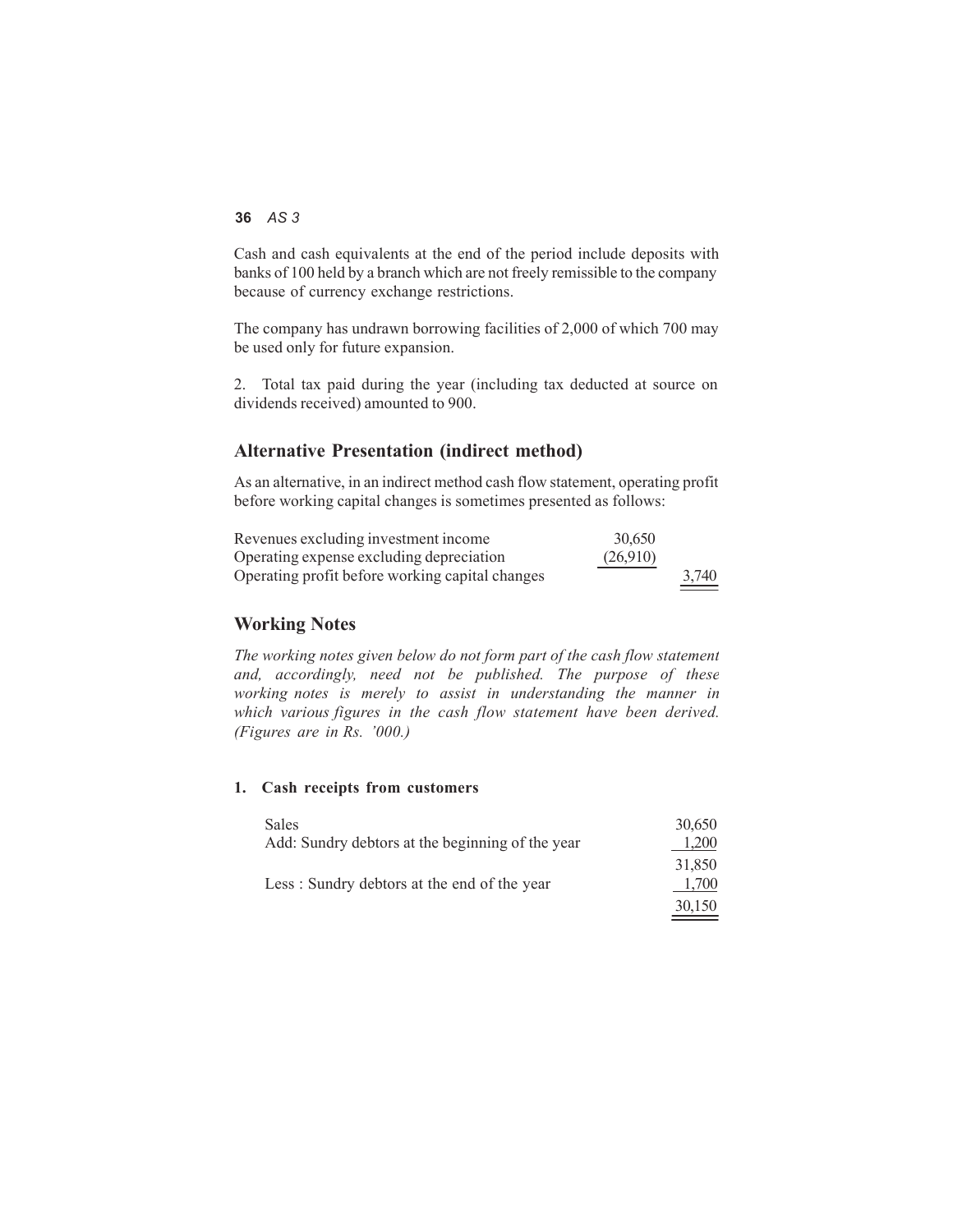| 2. | Cash paid to suppliers and employees                  |       |                 |
|----|-------------------------------------------------------|-------|-----------------|
|    | Cost of sales<br>Administrative and selling expenses  |       | 26,000<br>910   |
|    |                                                       |       | 26,910          |
|    | Add: Sundry creditors at the beginning of the<br>year | 1,890 |                 |
|    | Inventories at the end of the year                    | 900   | 2.790<br>29,700 |
|    | Less: Sundry creditors at the end of the year         | 150   |                 |
|    | Inventories at the beginning of the year              | .950  | 2.100           |
|    |                                                       |       |                 |

#### **3. Income taxes paid (including tax deducted at source from dividends received)**

| Income tax expense for the year (including tax deducted | 300         |
|---------------------------------------------------------|-------------|
| at source from dividends received)                      |             |
| Add: Income tax liability at the beginning of the year  | 1,000       |
|                                                         | 1,300       |
| Less: Income tax liability at the end of the year       | 400         |
|                                                         | $\Theta(0)$ |

Out of 900, tax deducted at source on dividends received (amounting to 40) is included in cash flows from investing activities and the balance of 860 is included in cash flows from operating activities (see paragraph 34).

#### **4. Repayment of long-term borrowings**

| Long-term debt at the beginning of the year        | 1,040 |
|----------------------------------------------------|-------|
| Add : Long-term borrowings made during the year    | 250   |
|                                                    | 1,290 |
| Less: Long-term borrowings at the end of the year  | 1,110 |
|                                                    | 180   |
| Interest paid                                      |       |
| Interest expense for the year                      | 400   |
| Add: Interest payable at the beginning of the year | 100   |
|                                                    | 500   |
| Less: Interest payable at the end of the year      | 230   |
|                                                    | 270   |
|                                                    |       |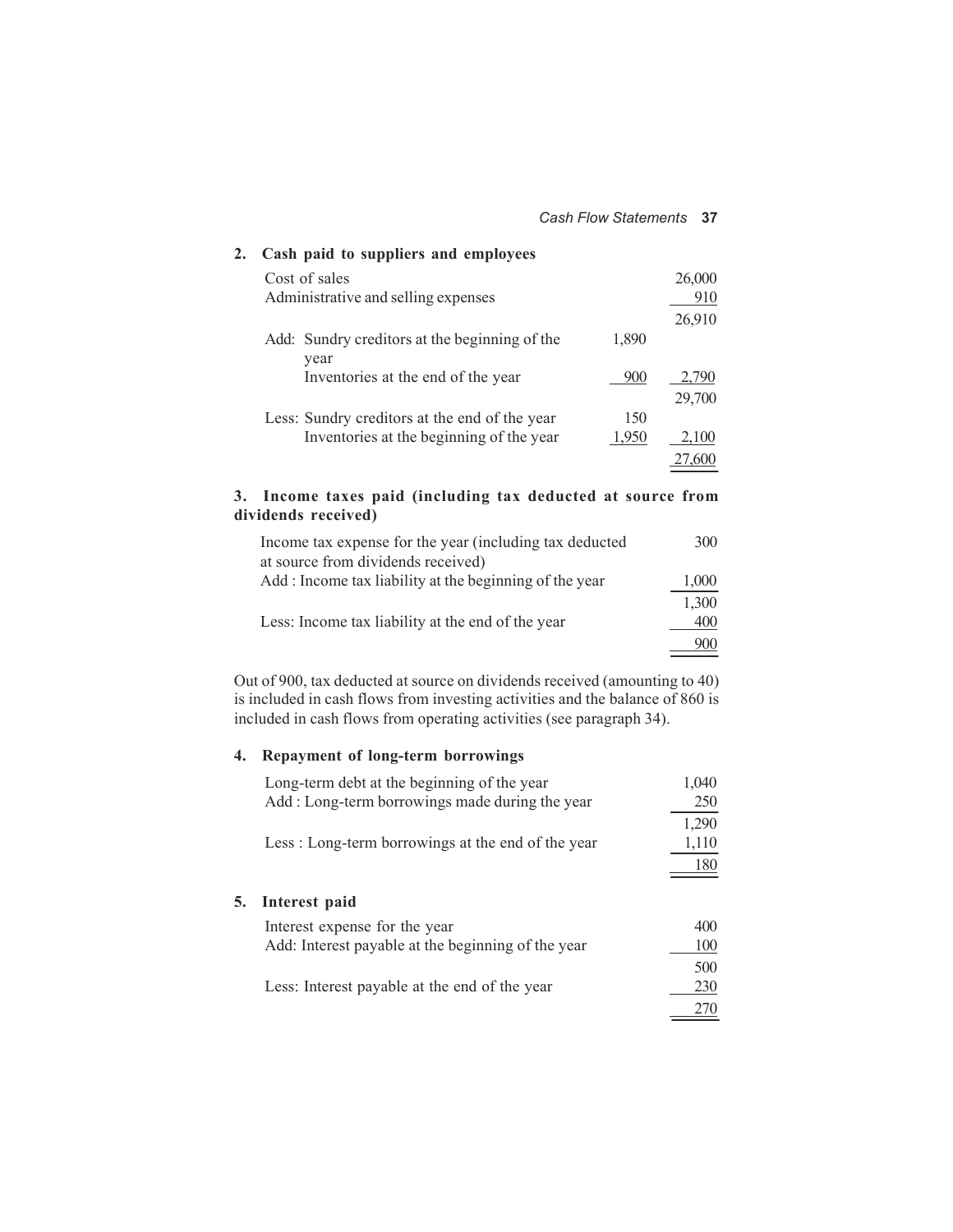## *Illustration II*

## **Cash Flow Statement for a Financial Enterprise**

*This illustration does not form part of the accounting standard. Its purpose is to illustrate the application of the accounting standard.*

- 1. The illustration shows only current period amounts.
- 2. The illustration is presented using the direct method.

|                                                           |           | (Rs. '000) |
|-----------------------------------------------------------|-----------|------------|
|                                                           |           | 1996       |
| Cash flows from operating activities                      |           |            |
| Interest and commission receipts                          | 28,447    |            |
| Interest payments                                         | (23, 463) |            |
| Recoveries on loans previously written off                | 237       |            |
| Cash payments to employees and suppliers                  | (997)     |            |
| Operating profit before changes in operating assets       | 4,224     |            |
| (Increase) decrease in operating assets:                  |           |            |
| Short-term funds                                          | (650)     |            |
| Deposits held for regulatory or monetary control purposes | 234       |            |
| Funds advanced to customers                               | (288)     |            |
| Net increase in credit card receivables                   | (360)     |            |
| Other short-term securities                               | (120)     |            |
| Increase (decrease) in operating liabilities:             |           |            |
| Deposits from customers                                   | 600       |            |
| Certificates of deposit                                   | (200)     |            |
| Net cash from operating activities before income tax      | 3,440     |            |
| Income taxes paid                                         | (100)     |            |
| Net cash from operating activities                        |           | 3,340      |
| Cash flows from investing activities                      |           |            |
| Dividends received                                        | 250       |            |
| Interest received                                         | 300       |            |
| Proceeds from sales of permanent investments              | 1,200     |            |
| Purchase of permanent investments                         | (600)     |            |
| Purchase of fixed assets                                  | (500)     |            |
| Net cash from investing activities                        |           | 650        |